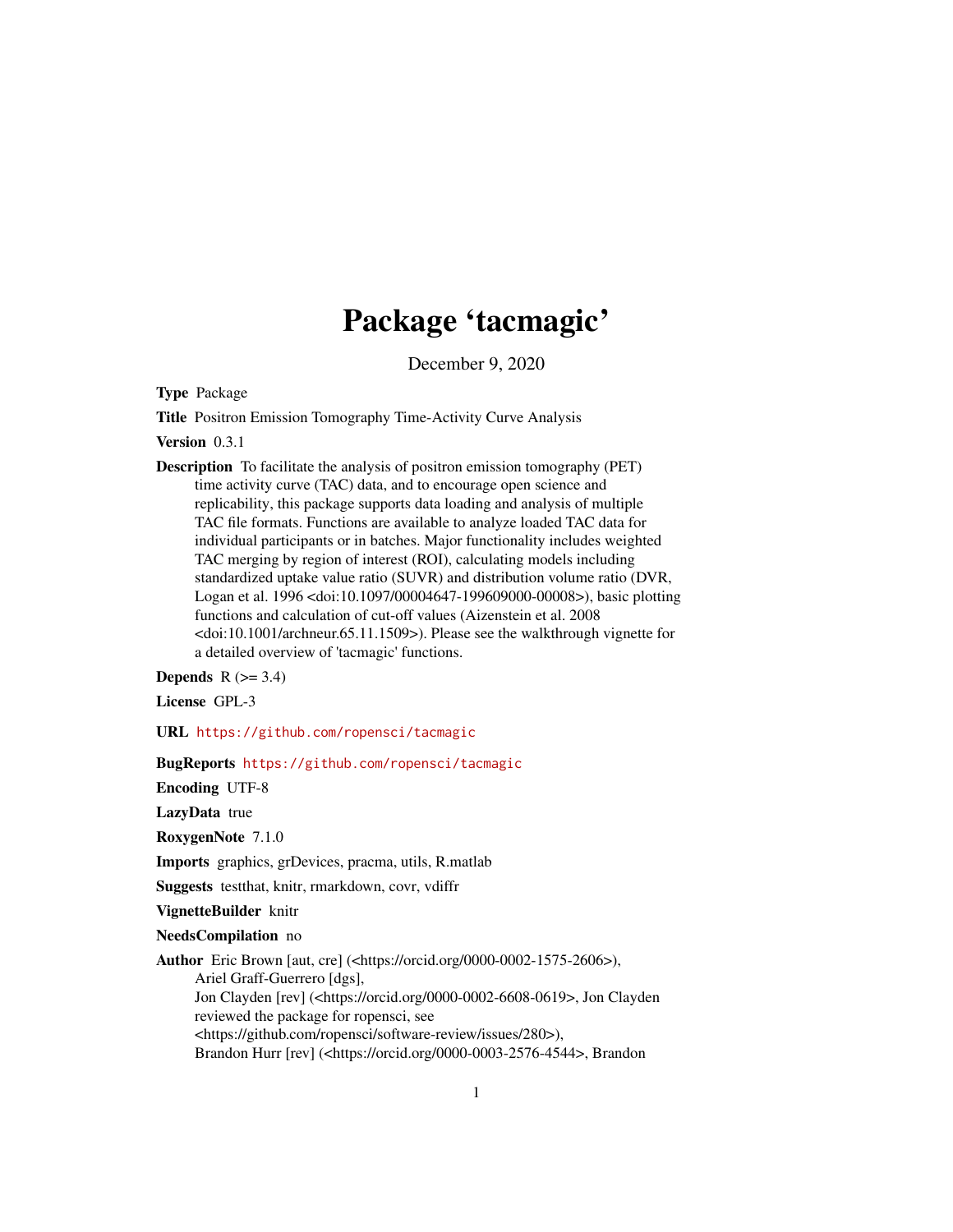Hurr reviewed the package for ropensci, see <https://github.com/ropensci/software-review/issues/280>)

Maintainer Eric Brown <eb@ericebrown.com>

Repository CRAN

Date/Publication 2020-12-09 10:20:02 UTC

# R topics documented:

| as.tac | 3              |
|--------|----------------|
|        | $\overline{4}$ |
|        | 5              |
|        | 6              |
|        | $\overline{7}$ |
|        | 8              |
|        | 9              |
| 10     |                |
| 11     |                |
| 13     |                |
| 13     |                |
| 14     |                |
| 15     |                |
| 16     |                |
| 16     |                |
| 17     |                |
| 18     |                |
| 19     |                |
| 20     |                |
| 20     |                |
| 21     |                |
| 22     |                |
| 22     |                |
| 23     |                |
| 24     |                |
| 25     |                |
| 25     |                |
| 26     |                |
|        |                |

# **Index**

 $\overline{2}$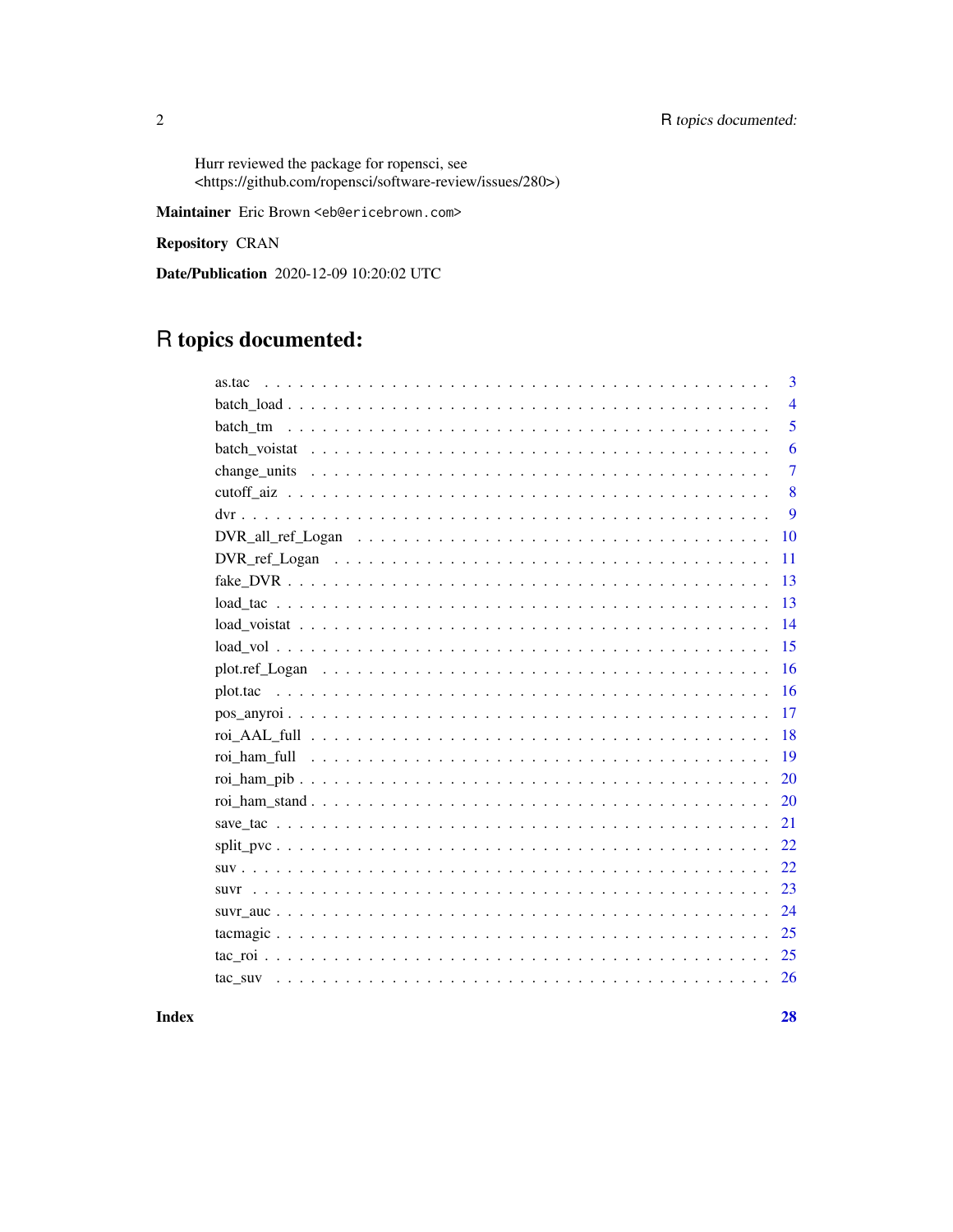<span id="page-2-1"></span><span id="page-2-0"></span>

tac objects can be created from data.frame objects with 'as.tac()'. The time and activity units must be specified as arguments if not already set as attributes in the data.frame. The columns of the data frame are the regional time activity curves, with the column names the names of the ROIs.

### Usage

 $as.tac(x, time\_unit = NULL, activity\_unit = NULL)$ 

# Arguments

|           | data.frame with start, end time and tac data                                 |
|-----------|------------------------------------------------------------------------------|
| time unit | NULL if in data.frame or set to "seconds" or "minutes"                       |
|           | activity_unit    NULL if in data.frame or set to "kBq/cc", "Bq/cc", "nCi/cc" |

# Details

If the time\_unit and activity\_unit attributes are already in the data.frame, they do not need to be set again, but otherwise they will need to be specified in the input parameters.

# Value

tac object

# See Also

Other Loading functions: [load\\_tac\(](#page-12-1)), [load\\_voistat\(](#page-13-1)), [load\\_vol\(](#page-14-1))

# Examples

```
manual \leq data.frame(start=c(0:4), end=c(2:6),
                     ROI1=c(10.1:14.2), ROI2=c(11:15))
manual_tac <- as.tac(manual, time_unit="minutes", activity_unit="kBq/cc")
```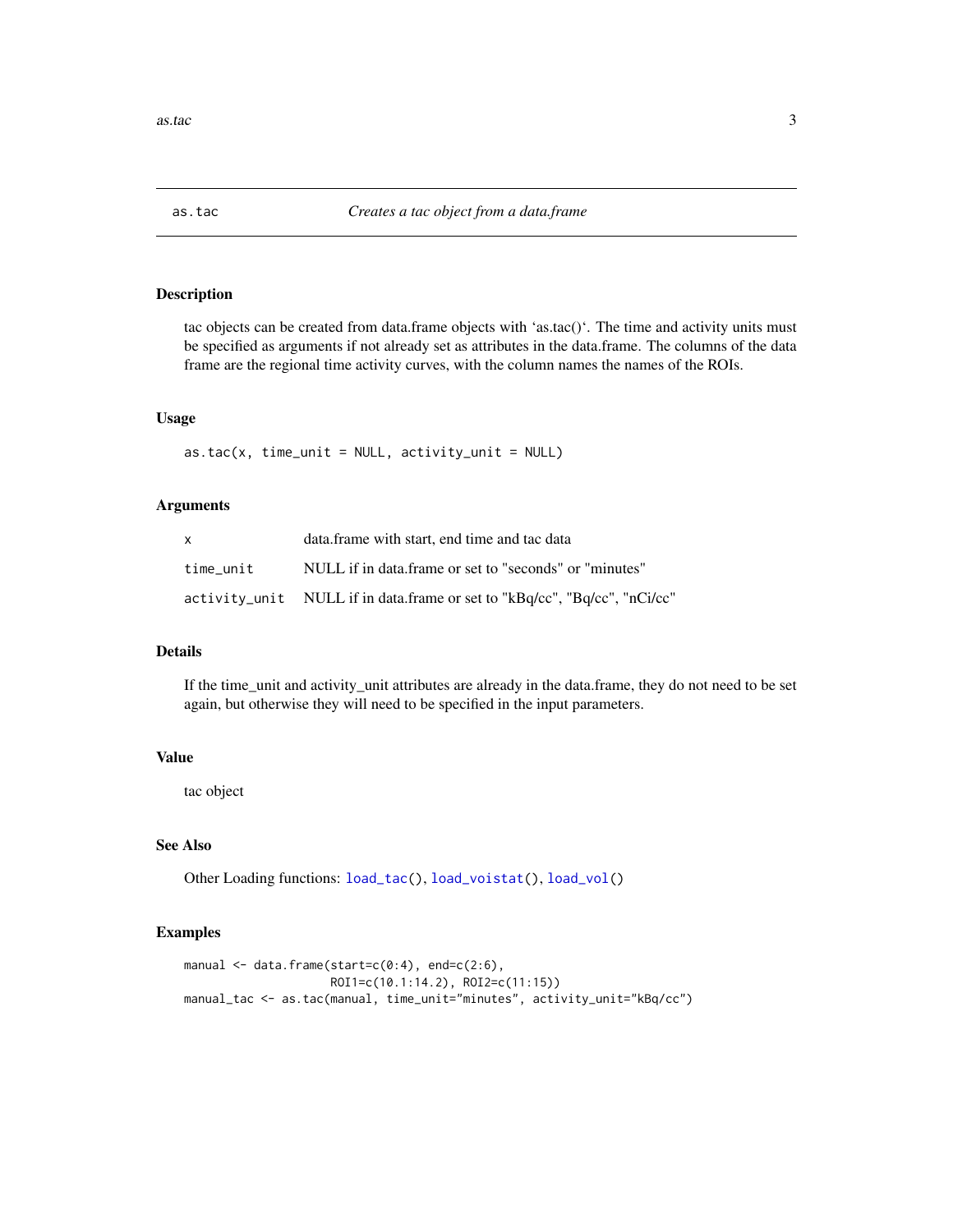<span id="page-3-1"></span><span id="page-3-0"></span>

For a vector of participant IDs and correspondingly named tac files, this loads the tac files. If roi\_m = T, then can also merge ROIs into larger ROIs based on the optional parameters that follow.

# Usage

```
batch_load(
  participants,
  \text{dir} = \sqrt{\phantom{a}^n},tac_file_suffix = ".tac",
  tac_format = "PMOD",
  roi_m = FALSE,PVC = NULL,vol_file_suffix = NULL,
  vol_format = NULL,
  merge = NULL,
  ROI\_def = NULL,tracer_dose = NULL,
  dose_unit = NULL,
  weight_kg = NULL
)
```
# Arguments

| participants    | A vector of participant IDs                                                                                     |  |
|-----------------|-----------------------------------------------------------------------------------------------------------------|--|
| dir             | A directory and/or file name prefix for the tac/volume files                                                    |  |
| tac_file_suffix |                                                                                                                 |  |
|                 | How participant IDs corresponds to the TAC files                                                                |  |
| tac_format      | Format of tac files provided: See load_tac()                                                                    |  |
| $roi_m$         | TRUE if you want to merge atomic ROIs into larger ROIs (and if not, the fol-<br>lowing parameters are not used) |  |
| <b>PVC</b>      | For PVC, true where the data is stored as _C in same tac file                                                   |  |
| vol_file_suffix |                                                                                                                 |  |
|                 | How participant IDs correspond to volume files                                                                  |  |
| vol_format      | The file format that includes volumes: See load_vol()                                                           |  |
| merge           | Passes value to tac $\text{roi}()$ ; T to also incl. original atomic ROIs                                       |  |
| $ROI_d$         | Object that defines combined ROIs, see ROI_definitions.R                                                        |  |
| tracer_dose     | optionally, a vector of tracer doses (in the same order as participants), for SUV                               |  |
| dose_unit       | if tracer_dose is specified, note the unit (e.g "MBq")                                                          |  |
| weight_kg       | optionally, a vector of participant weights in kg, for SUV                                                      |  |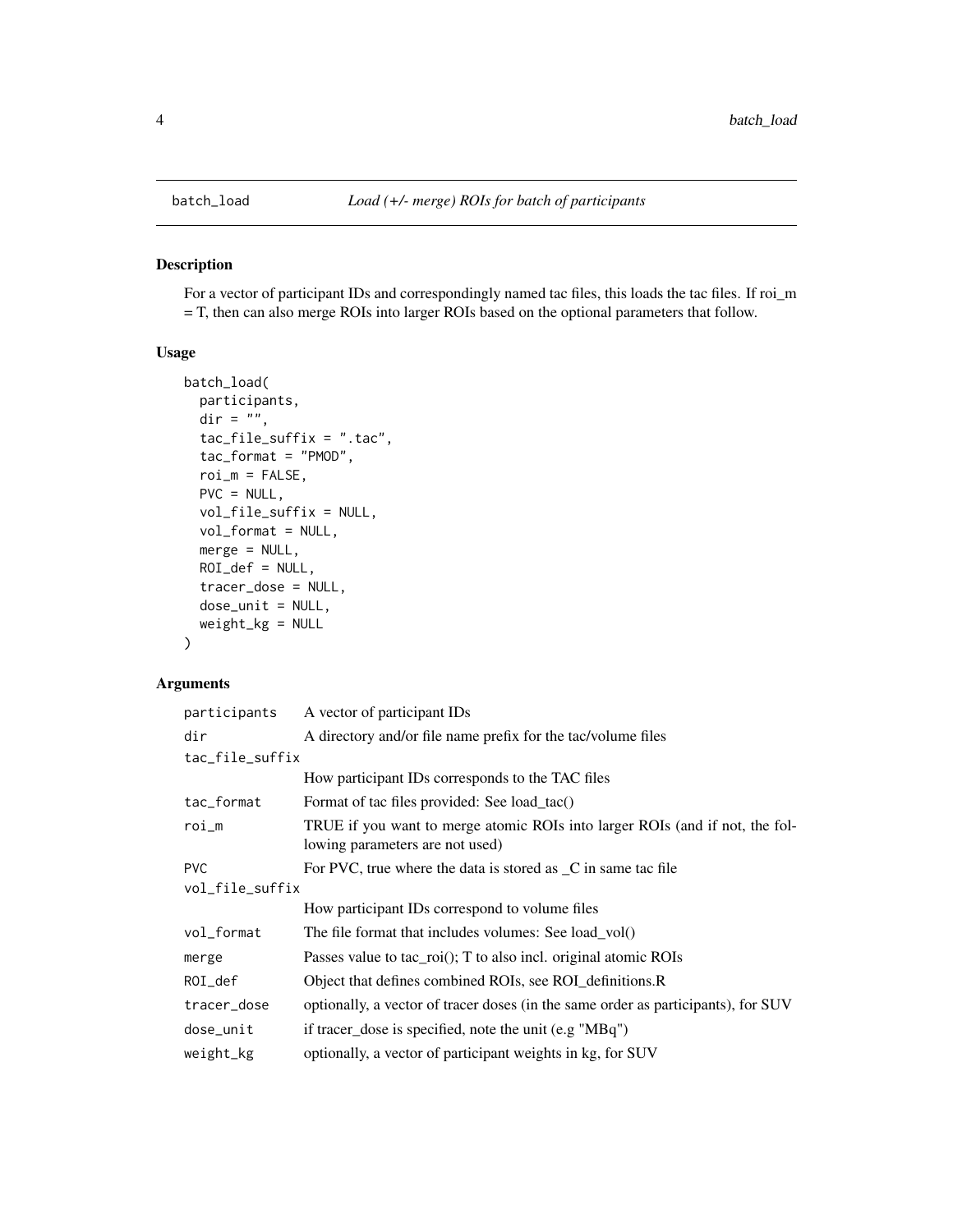<span id="page-4-0"></span>batch\_tm 5

# Details

See load\_tac() for specifics.

# Value

A list of data.frames, each is a participant's TACs

# See Also

Other Batch functions: [batch\\_tm\(](#page-4-1)), [batch\\_voistat\(](#page-5-1))

#### Examples

```
# For the working example, the participants are full filenames.
participants <- c(system.file("extdata", "AD06.tac", package="tacmagic"),
                  system.file("extdata", "AD07.tac", package="tacmagic"),
                  system.file("extdata", "AD08.tac", package="tacmagic"))
```

```
tacs <- batch_load(participants, tac_file_suffix="")
```
<span id="page-4-1"></span>batch\_tm *Calculate one or more models for a batch of participants*

# Description

For a list of tac data (from load\_batch) this calculates specified models and saves in a tidy data.frame. Current model options are "SUVR", "Logan".

# Usage

batch\_tm(all\_tacs, models, custom\_model = NULL, ...)

## Arguments

| all_tacs     | A list by participant, of tac data (load batch())                                                                          |
|--------------|----------------------------------------------------------------------------------------------------------------------------|
| models       | A vector of names of the models to calculate                                                                               |
| custom model | A function that can be run like other models (advanced)                                                                    |
| $\ddots$     | The arguments that get passed to the specified models/custom model, many are<br>required; please check with model desired. |

# Details

For further details about how the models are calculated, see the individual functions that they rely on. "SUVR" uses suvr(), "Logan" uses DVR\_all\_ref\_Logan().

# Value

A table of SUVR values for the specified ROIs for all participants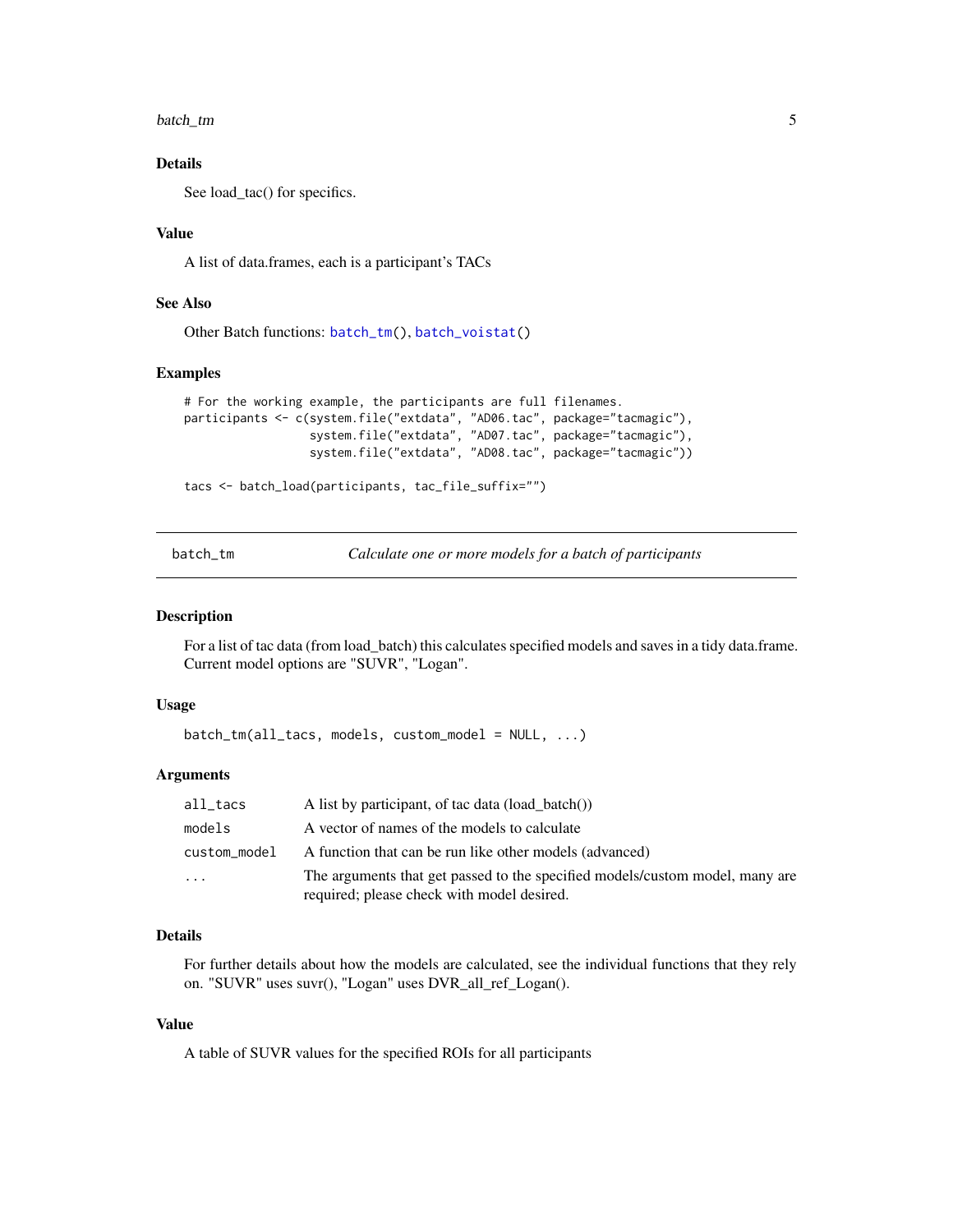#### <span id="page-5-0"></span>See Also

Other Batch functions: [batch\\_load\(](#page-3-1)), [batch\\_voistat\(](#page-5-1))

#### Examples

```
participants <- c(system.file("extdata", "AD06.tac", package="tacmagic"),
                  system.file("extdata", "AD07.tac", package="tacmagic"),
                  system.file("extdata", "AD08.tac", package="tacmagic"))
tacs <- batch_load(participants, tac_file_suffix="")
# Keeps only the ROIs without partial-volume correction (PMOD convention)
tacs <- lapply(tacs, split_pvc, FALSE)
batch <- batch_tm(tacs, models=c("SUVR", "Logan"), ref="Cerebellum_r",
                  SUVR_def=c(3000,3300,3600), k2prime=0.2, t_star=23)
```
<span id="page-5-1"></span>batch\_voistat *Obtain values from voistat files (using load\_voistat() for a batch.*

# Description

For a vector of participant IDs and correspondingly named .voistat files, this extracts the value from the files for the specified ROIs. participants can also be a vector of filenames, in which case set dir="" and filesuffix="", as in the example.

#### Usage

```
batch_voistat(
  participants,
 ROI_def,
  dir = "".filesuffix = ".voistat",
  varname = "VALUE"
)
```
#### Arguments

| participants | A vector of participant IDs                              |
|--------------|----------------------------------------------------------|
| ROI def      | Object that defines combined ROIs, see ROI definitions.R |
| dir          | Directory and/or filename prefix of the files            |
| filesuffix   | Optional filename characters between ID and "voistat"    |
| varname      | The name of the variable being extracted, e.g. "SRTM"    |

# Details

See load\_voistat() for specifics.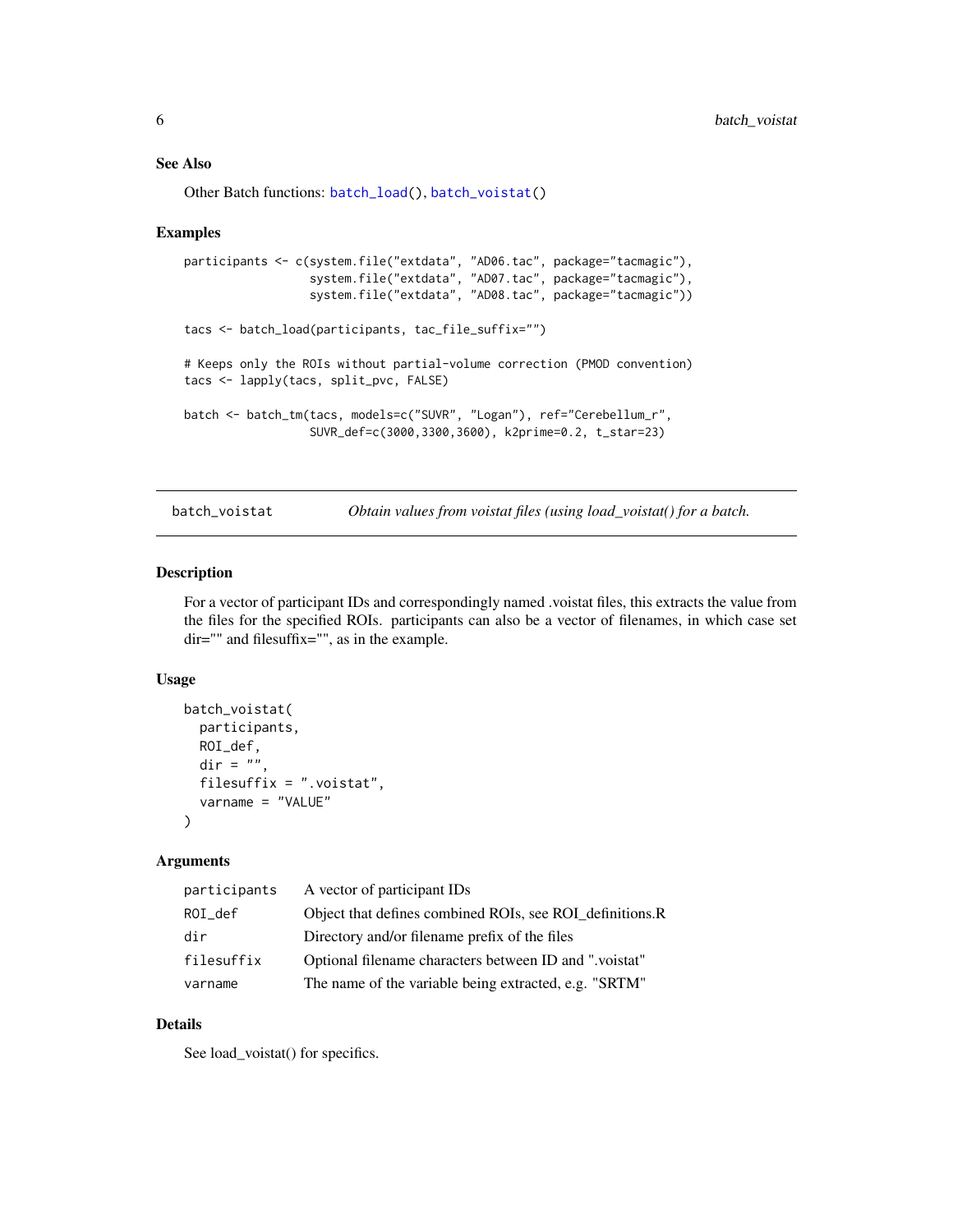# <span id="page-6-0"></span>change\_units 7

# Value

A table of values for the specified ROIs for all participants

# See Also

Other Batch functions: [batch\\_load\(](#page-3-1)), [batch\\_tm\(](#page-4-1))

#### Examples

```
participants <- c(system.file("extdata", "AD06_BPnd_BPnd_Logan.voistat",
                              package="tacmagic"),
                   system.file("extdata", "AD07_BPnd_BPnd_Logan.voistat",
                               package="tacmagic"),
                   system.file("extdata", "AD08_BPnd_BPnd_Logan.voistat",
                               package="tacmagic"))
```
batchtest <- batch\_voistat(participants=participants, ROI\_def=roi\_ham\_pib(), dir="", filesuffix="", varname="Logan")

#### change\_units *Convert radioactivity units*

# Description

Change the radioactivity units of a tac or numeric object to the specified desired units (e.g. Bq, kBq, MBq, nCi, uCi, mCi, Ci). For convenience, if the unit is per volume ("x/cc" or "x/mL"), the "/cc" part is ignored for the conversion.

#### Usage

change\_units(x, to\_unit, from\_unit)

#### Arguments

|           | time-activity curve or numeric object                                                                            |
|-----------|------------------------------------------------------------------------------------------------------------------|
| to_unit   | the desired unit $(e.g. "kBq")$                                                                                  |
| from_unit | not used for tac object (it is in the tac object), but for numeric objects, must be<br>specified (e.g. $"nCi"$ ) |

#### Value

the converted object, same type as x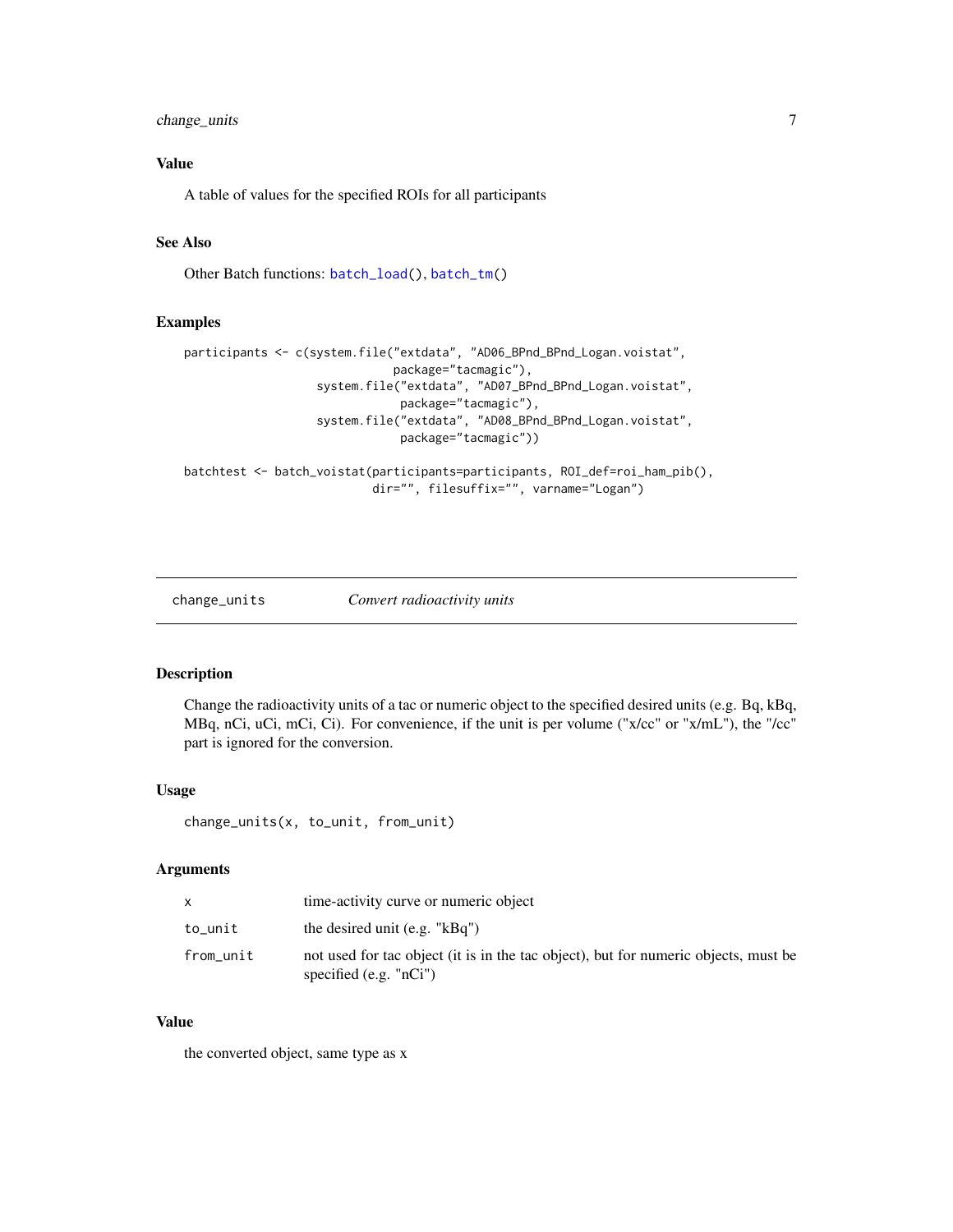#### Examples

```
f <- system.file("extdata", "AD06.tac", package="tacmagic")
AD06_tac <- load_tac(f, format="PMOD")
AD06_tac_nCicc <- change_units(AD06_tac, to_unit = "nCi/cc")
change\_units(5, to\_unit = "kBq", from\_unit = "nCi")change\_units(0.185, to\_unit = "nCi", from\_unit = "kBq")
```
<span id="page-7-1"></span>cutoff\_aiz *Cutoff value calculation using method described in Aizenstein et al. 2008*

#### Description

See the reference below and the tacmagic walkthrough vignette. Aizenstein et al. (2008) proposed a standardized method of calculating Pittsburgh Compound B (PIB) cutoff values to classify participants as PIB+ or PIB-. They used the distribution volume ratio (DVR) from several ROIs associated with amyloid deposition. The steps are summarized below. cutoff\_aiz() implements 1-3, returning cutoff values for each ROI. It can be used to dichotomize participants, with pos\_anyroi().

#### Usage

cutoff\_aiz(modelstats, ROIs)

#### Arguments

| modelstats  | SUVR or DVR data for group of participants from batch_tm() |
|-------------|------------------------------------------------------------|
| <b>ROIS</b> | list of variables (ROIs) to use for cutoff detection       |

#### Details

1. Remove outliers from a group of cognitively normal individuals. An outlier is defined as having any ROI with DVR > upper inner fence of that ROI (= 3rd quartile +  $(1.5 * IQR)$ ). 2. Iterate step 1 as needed until there are no more outlying participants. 3. From this subset of the group with outliers removed, the cutoff value for each ROI is set as the upper inner fence. 4. For all participants, if there is any ROI above the cutoff for that region, then the participant is deemed to be PIB+.

### Value

Cutoff values for each ROI based on the above method

#### References

Aizenstein HJ, Nebes RD, Saxton JA, et al. 2008. Frequent amyloid deposition without significant cognitive impairment among the elderly. Arch Neurol 65: 1509-1517.

<span id="page-7-0"></span>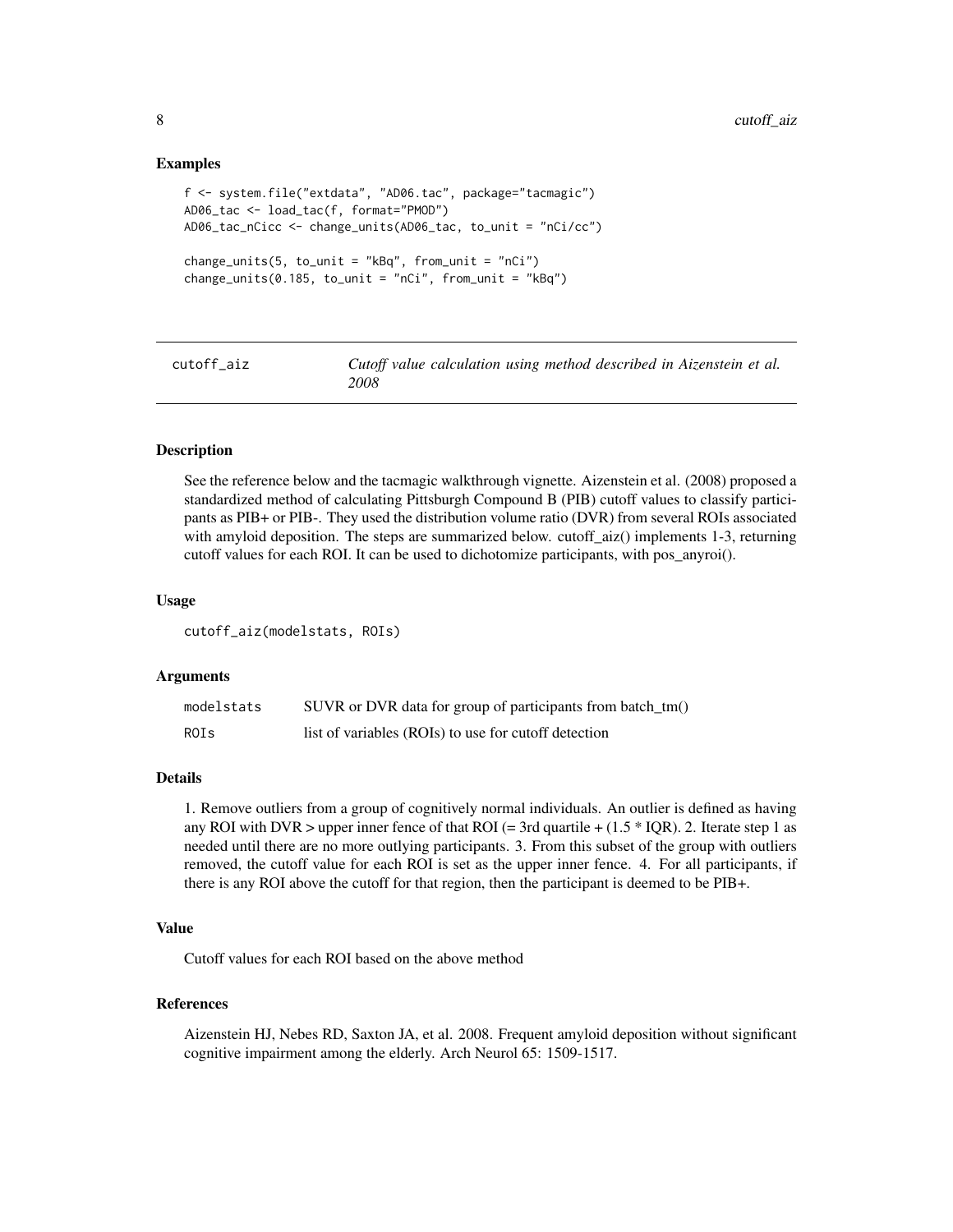#### <span id="page-8-0"></span>dvr de bro-se en de bro-se en de bro-se en de bro-se en de bro-se en de bro-se en de bro-se en de bro-se en de

# See Also

Other Cutoff functions: [pos\\_anyroi\(](#page-16-1))

# Examples

```
cutoff_aiz(fake_DVR, c("ROI1_DVR", "ROI2_DVR", "ROI3_DVR", "ROI4_DVR"))
```
<span id="page-8-1"></span>dvr *Distribution volume ratio (DVR) for one or more ROIs*

# Description

This calculates the DVR using the non-invasive reference Logan method for all TACs in a supplied tac file. It uses DVR\_ref\_Logan if a target ROI is specified, otherwise will calculate DVR for all ROIs with DVR\_ref\_all\_Logan()

#### Usage

```
dvr(
  tac,
 model = "logan",
 target = NULL,
  ref,
 k2prime,
  t_star,
 error = 0.1,
 method = "trapz")
```
# Arguments

| tac     | The time-activity curve data from load_tac() or tac_roi()        |
|---------|------------------------------------------------------------------|
| model   | Only model currently available is "logan"                        |
| target  | Optional - otherwise will calculate DVR for all regions          |
| ref     | Required – The reference region, e.g. "cerebellum"               |
| k2prime | Required – A fixed value for $k2$ ' must be specified (e.g. 0.2) |
| t_star  | Required – If 0, $t^*$ will be calculated using find $t_star()$  |
| error   | For find_t_star()                                                |
| method  | Method of integration, "trapz" or "integrate"                    |

# Details

For other model parameters, directly call DVR\_ref\_Logan().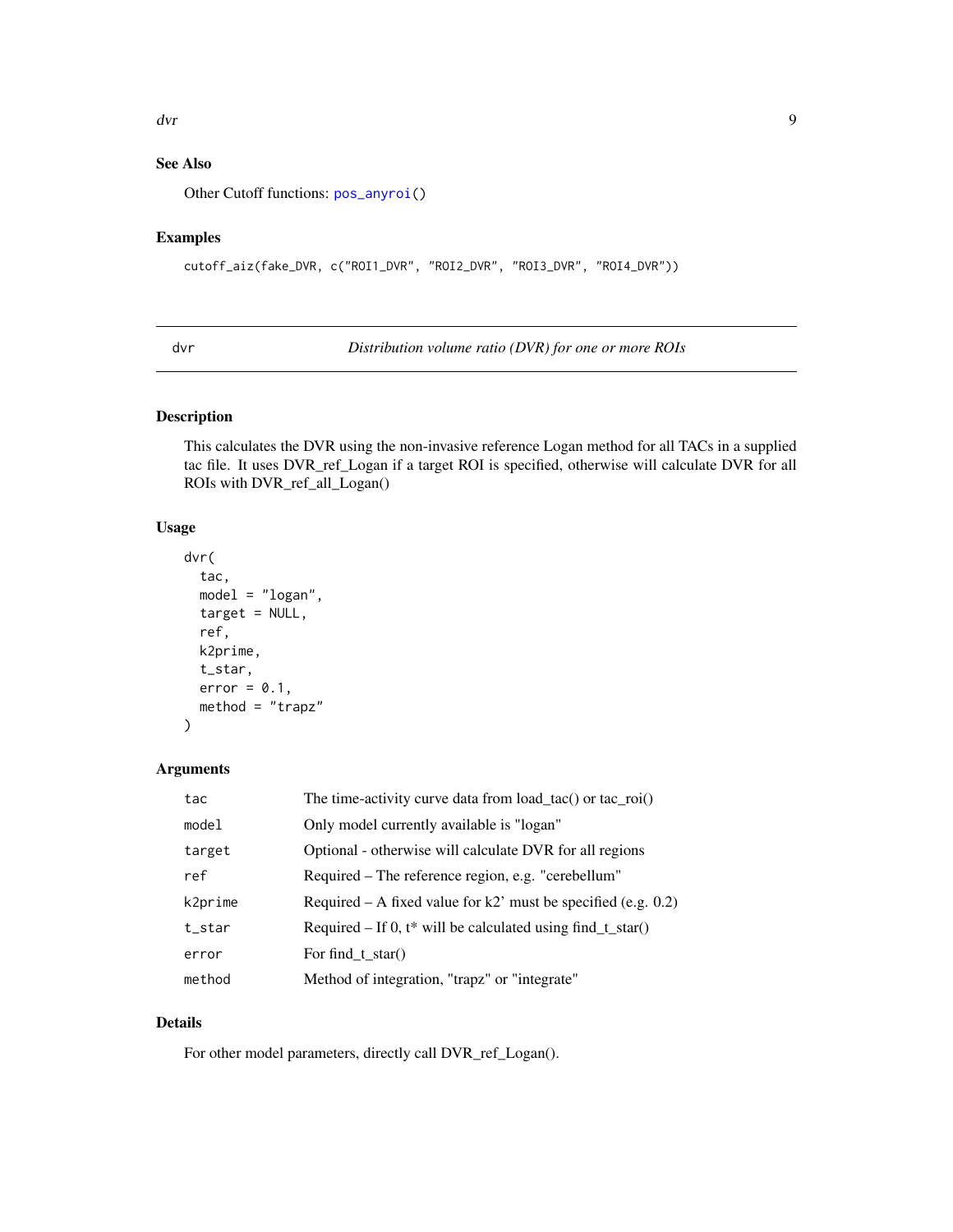# <span id="page-9-0"></span>Value

Data frame with calculated DVRs

# References

Logan, J., Fowler, J. S., Volkow, N. D., Wang, G.-J., Ding, Y.-S., & Alexoff, D. L. (1996). Distribution Volume Ratios without Blood Sampling from Graphical Analysis of PET Data. Journal of Cerebral Blood Flow & Metabolism, 16(5), 834-840. https://doi.org/10.1097/00004647- 199609000-00008

# See Also

Other Logan plot functions: [DVR\\_all\\_ref\\_Logan\(](#page-9-1)), [DVR\\_ref\\_Logan\(](#page-10-1)), [plot.ref\\_Logan\(](#page-15-1))

#### Examples

```
f <- system.file("extdata", "AD06.tac", package="tacmagic")
fv <- system.file("extdata", "AD06_TAC.voistat", package="tacmagic")
AD06_tac <- load_tac(f, format="PMOD")
AD06_volume <- load_vol(fv, format="voistat")
AD06 <- tac_roi(tac=AD06_tac, volumes=AD06_volume, ROI_def=roi_ham_pib(),
                merge=FALSE, PVC=FALSE)
AD06_DVRs <- dvr(AD06, ref="cerebellum", k2prime=0.2, t_star=23)
AD06_DVR <- dvr(AD06, target="frontal", ref="cerebellum",
             k2prime=0.2, t_star=23)
```
<span id="page-9-1"></span>DVR\_all\_ref\_Logan *Non-invasive reference Logan method for all ROIs in tac data*

#### Description

This calculates the DVR using the non-invasive reference Logan method for all TACs in a supplied tac file. It uses DVR\_ref\_Logan.

# Usage

```
DVR_all_ref_Logan(
  tac_data,
  ref,
  k2prime,
  t_star,
  error = 0.1,
 method = "trapz",...
)
```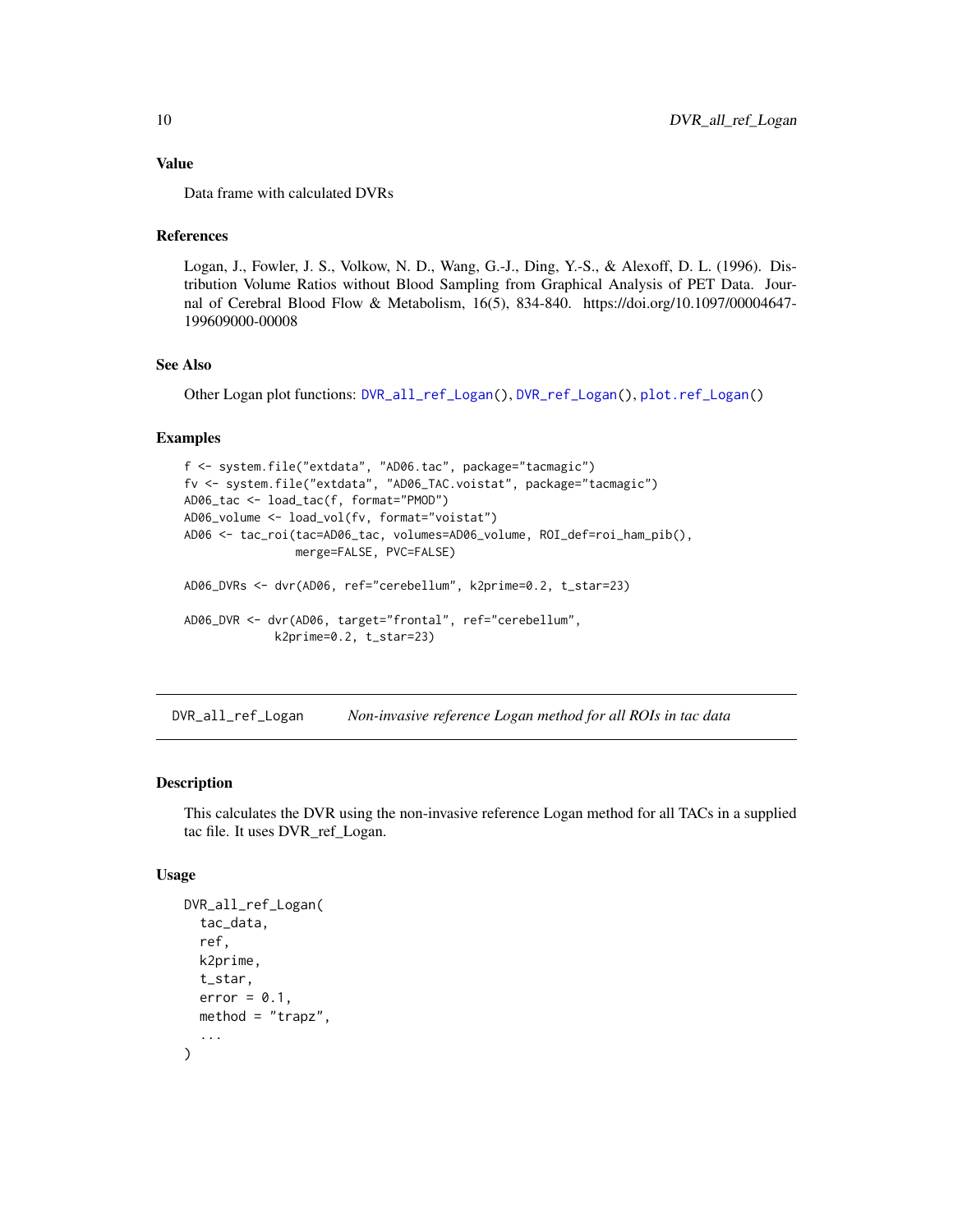# <span id="page-10-0"></span>DVR\_ref\_Logan 11

#### **Arguments**

| tac_data | The time-activity curve data from $tac\_roi()$                   |
|----------|------------------------------------------------------------------|
| ref      | Required – The reference region, e.g. "cerebellum"               |
| k2prime  | Required – A fixed value for k2' must be specified (e.g. $0.2$ ) |
| t_star   | Required – If 0, $t^*$ will be calculated using find_t_star()    |
| error    | For find $t$ star()                                              |
| method   | Method of integration, "trapz" or "integrate"                    |
| $\cdots$ | When called from tm_batch, unused parameters may be supplied     |

#### Value

Data frame with calculated DVRs for all ROIs

# References

Logan, J., Fowler, J. S., Volkow, N. D., Wang, G.-J., Ding, Y.-S., & Alexoff, D. L. (1996). Distribution Volume Ratios without Blood Sampling from Graphical Analysis of PET Data. Journal of Cerebral Blood Flow & Metabolism, 16(5), 834-840. https://doi.org/10.1097/00004647- 199609000-00008

# See Also

Other Logan plot functions: [DVR\\_ref\\_Logan\(](#page-10-1)), [dvr\(](#page-8-1)), [plot.ref\\_Logan\(](#page-15-1))

#### Examples

```
f <- system.file("extdata", "AD06.tac", package="tacmagic")
fv <- system.file("extdata", "AD06_TAC.voistat", package="tacmagic")
AD06_tac <- load_tac(f, format="PMOD")
AD06_volume <- load_vol(fv, format="voistat")
AD06 <- tac_roi(tac=AD06_tac, volumes=AD06_volume, ROI_def=roi_ham_pib(),
                merge=FALSE, PVC=FALSE)
```
AD06\_DVR <- DVR\_all\_ref\_Logan(AD06, ref="cerebellum", k2prime=0.2, t\_star=23)

<span id="page-10-1"></span>DVR\_ref\_Logan *Non-invasive reference Logan method*

#### Description

This calculates the coefficient from the non-invasive Logan method, which is equal to DVR. Works for a single tac (target).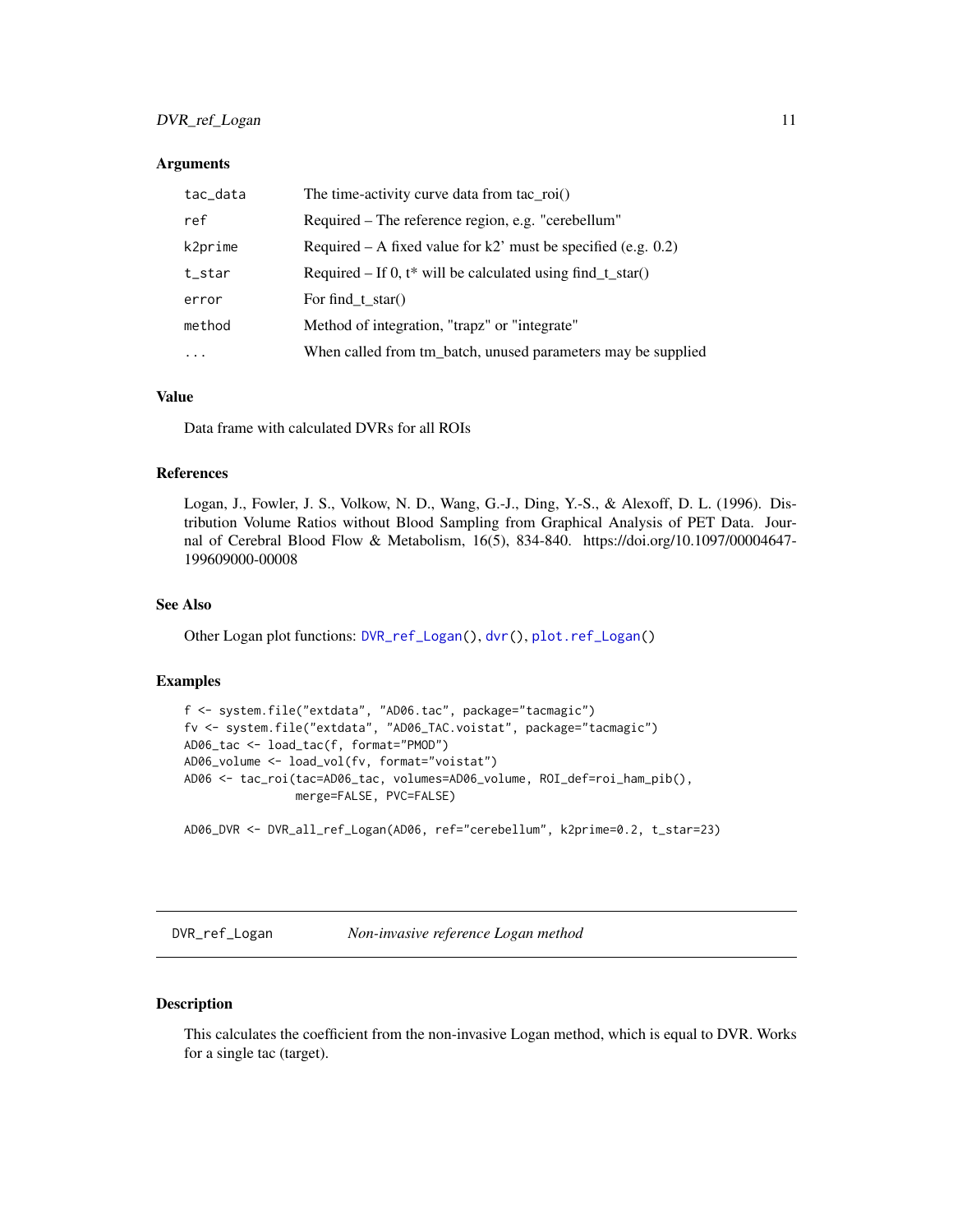# Usage

```
DVR_ref_Logan(
  tac_data,
  target,
  ref,
 k2prime,
  t_star,
 error = 0.1,
 method = "trapz")
```
# Arguments

| tac_data | The time-activity curve data from tac_roi()          |
|----------|------------------------------------------------------|
| target   | The name of the target ROI, e.g. "frontal"           |
| ref      | The reference region, e.g. "cerebellum"              |
| k2prime  | A fixed value for $k2$ must be specified (e.g. 0.2)  |
| t star   | If 0, $t^*$ will be calculated using find $t_star()$ |
| error    | For find_t_star()                                    |
| method   | Method of integration, "trapz" or "integrate"        |
|          |                                                      |

# Value

Data frame with calculate DVRs for all ROIs

# References

Logan, J., Fowler, J. S., Volkow, N. D., Wang, G.-J., Ding, Y.-S., & Alexoff, D. L. (1996). Distribution Volume Ratios without Blood Sampling from Graphical Analysis of PET Data. Journal of Cerebral Blood Flow & Metabolism, 16(5), 834-840. https://doi.org/10.1097/00004647- 199609000-00008

# See Also

Other Logan plot functions: [DVR\\_all\\_ref\\_Logan\(](#page-9-1)), [dvr\(](#page-8-1)), [plot.ref\\_Logan\(](#page-15-1))

# Examples

```
f <- system.file("extdata", "AD06.tac", package="tacmagic")
fv <- system.file("extdata", "AD06_TAC.voistat", package="tacmagic")
AD06_tac <- load_tac(f, format="PMOD")
AD06_volume <- load_vol(fv, format="voistat")
AD06 <- tac_roi(tac=AD06_tac, volumes=AD06_volume, ROI_def=roi_ham_pib(),
                merge=FALSE, PVC=FALSE)
AD06_DVR_fr <- DVR_ref_Logan(AD06, target="frontal", ref="cerebellum",
                             k2prime=0.2, t_star=0)
```
<span id="page-11-0"></span>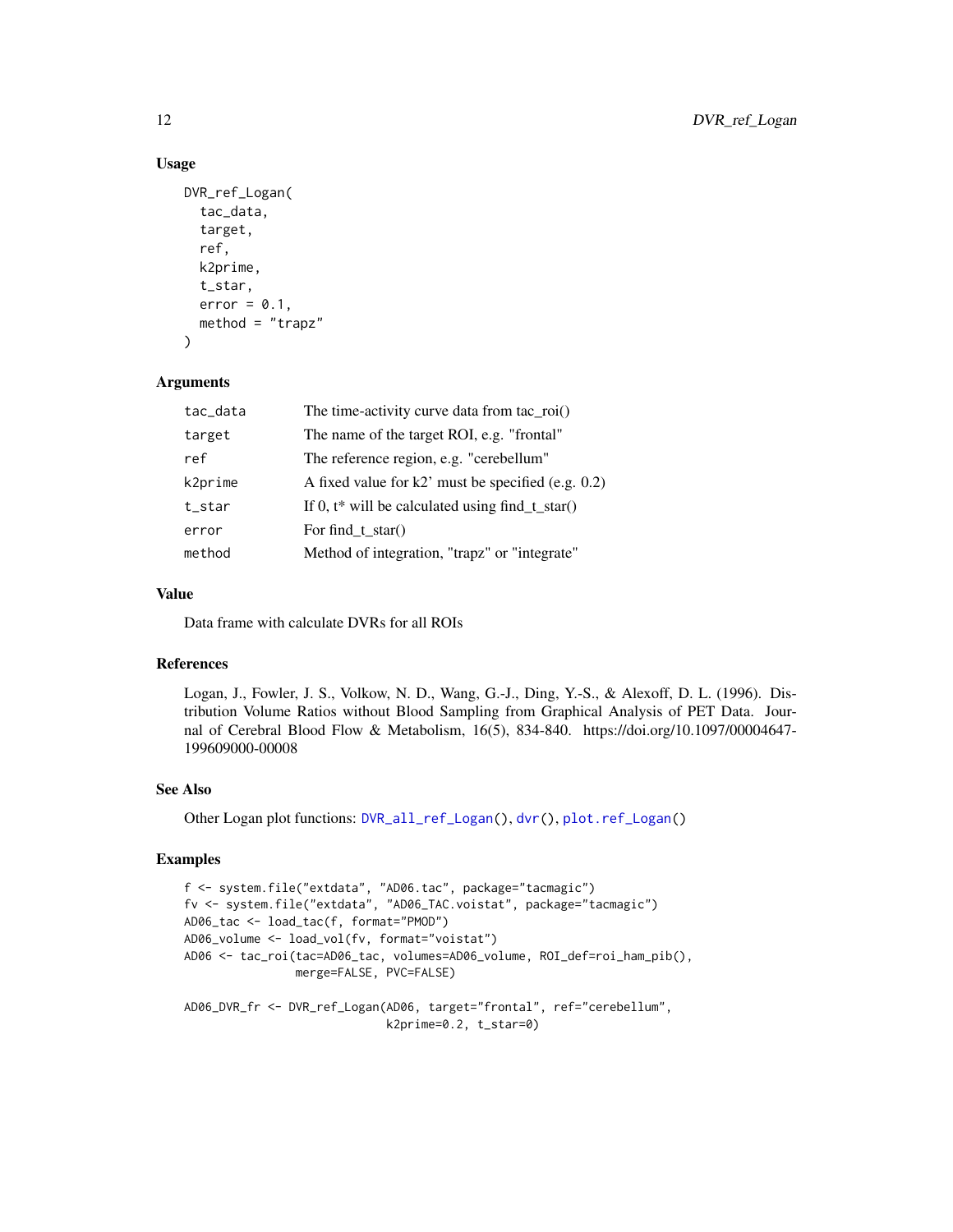<span id="page-12-0"></span>A fake dataset of 50 simulated participants in the format that the function tm\_batch() would be expected to produce with the "Logan" model specified. The data itself was generated as follows:

#higher <- matrix(rnorm(40, 1.9, 0.6), ncol=4, nrow=10) #lower <- matrix(rnorm(160, 1.3, 0.3), ncol=4, nrow=40) #fake\_data <- as.data.frame(rbind(higher, lower)) #row.names(fake\_data) <- paste0("p", 1:50) #colnames(fake\_data) <- c("ROI1\_DVR", "ROI2\_DVR", "ROI3\_DVR", "ROI4\_DVR") #save(fake\_data, "fake\_DVR.Rda")

#### Usage

fake\_DVR

# Format

A data frame with 50 rows and 4 variables representing ROIs

<span id="page-12-1"></span>load\_tac *Loads TAC from file for use by other functions (default is PMOD .tac format)*

# Description

This is the main function for loading an individual participant's TAC data. The minimal required information within the supplied files is the start and stop times and a time unit (either seconds or minutes), as well as the activity values for 1 or more ROIs, and units for activity. The currently supported formats (with the corresponding format argument), include:

- "PMOD": PMOD .tac files
- "voistat": PMOD TAC .voistat files used in combination with PMOD .acqtimes file for start/stop times.
- "magia": magia pipeline .mat tac file
- "DFT": Turku PET Centre's DFT format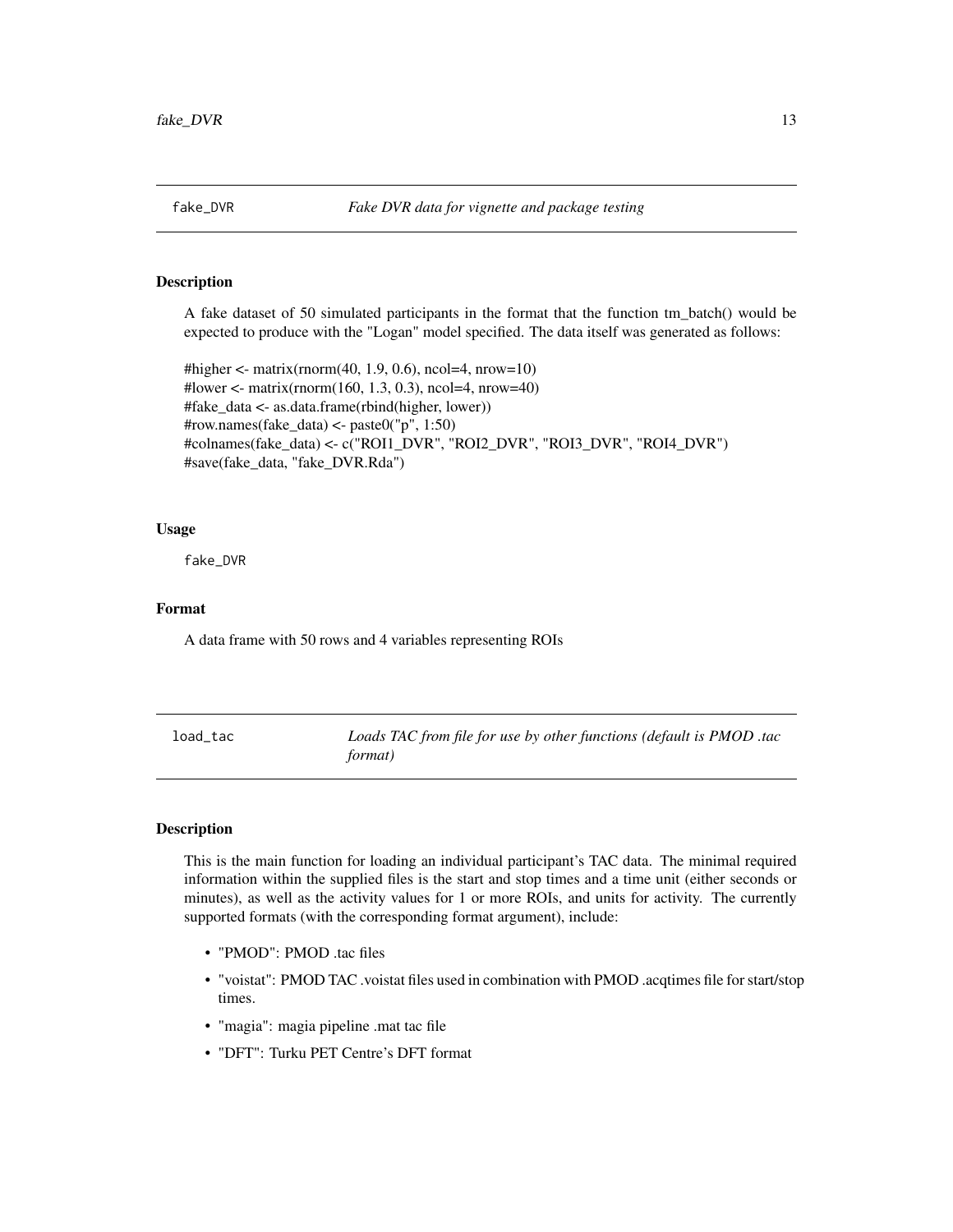# Usage

```
load_tac(
  filename,
  format = "PMOD",
  acqtimes = NULL,
  time_unit = NULL,
  activity_unit = NULL
)
```
# Arguments

| filename  | (e.g. "participant01.tac")                                                                               |
|-----------|----------------------------------------------------------------------------------------------------------|
| format    | A character string, with options listed above (e.g. "PMOD")                                              |
| acqtimes  | Filename for a acquimes file (as in PMOD), required for format="voistat"                                 |
| time_unit | NULL if in file (e.g. PMOD .tac), or set to "seconds" or "minutes" if not in file<br>or to override file |
|           | activity_unit    NULL if in file (e.g. PMOD .tac), or set to "kBq/cc", "Bq/cc", "nCi/cc"                 |

# Value

tac object

# See Also

Other Loading functions: [as.tac\(](#page-2-1)), [load\\_voistat\(](#page-13-1)), [load\\_vol\(](#page-14-1))

# Examples

```
f_raw_tac <- system.file("extdata", "AD06.tac", package="tacmagic")
tac <- load_tac(f_raw_tac)
```
<span id="page-13-1"></span>

| load_voistat | Reads PMOD .voistat files and optionally merges volume-weighted |
|--------------|-----------------------------------------------------------------|
|              | ROIs                                                            |

# Description

PMOD can produce .voistat files with the average model values by ROI for its voxelwise binding potential (BPnd) models, such as Logan, SRTM, etc. This function reads the .voistat file and returns a data.frame with the ROI as rows and the model value as the column. Optionally, the ROIs can be combined into larger ROIs if ROI\_def is specified, just as with TAC loading.

#### Usage

```
load_voistat(filename, ROI_def = NULL, model = "VALUE")
```
<span id="page-13-0"></span>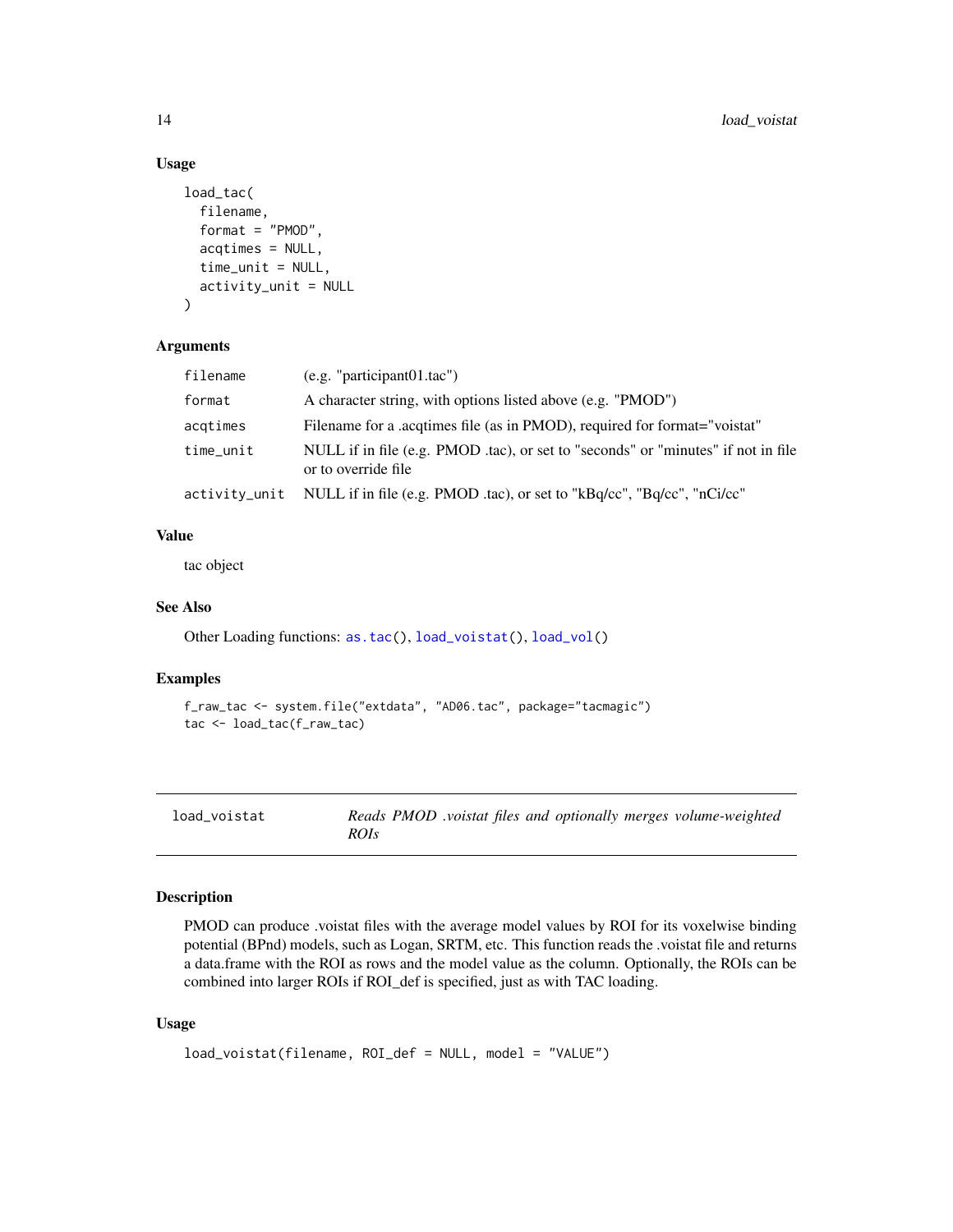#### <span id="page-14-0"></span>load\_vol 15

# Arguments

| filename | (e.g. participant_logan.voistat)                                |
|----------|-----------------------------------------------------------------|
| ROI def  | Optional ROI definitions to combine ROIs (e.g. roi_ham_pib())   |
| model    | A string to name the variable being extracted, e.g. "Logan_DVR" |

# Value

data.frame with loaded model data in specified combined weighted ROIs

# See Also

```
Other Loading functions: as.tac(), load_tac(), load_vol()
```
#### Examples

```
f <- system.file("extdata", "AD06_BPnd_BPnd_Logan.voistat",
                 package="tacmagic")
vs <- load_voistat(f, ROI_def=roi_ham_pib(), model="Logan")
```
<span id="page-14-1"></span>load\_vol *Loads ROI volumes from file for use by other functions*

# Description

Loads ROI volumes from file for use by other functions

# Usage

```
load_vol(filename, format = "voistat")
```
# Arguments

| filename | (e.g. participant.voistat)                                                            |
|----------|---------------------------------------------------------------------------------------|
| format   | (default is the TAC voistat format from PMOD, also accepts "DFT and "BPnd-<br>Paste") |

#### Value

data.frame with loaded TAC data

## See Also

Other Loading functions: [as.tac\(](#page-2-1)), [load\\_tac\(](#page-12-1)), [load\\_voistat\(](#page-13-1))

#### Examples

```
f_raw_vol <- system.file("extdata", "AD06_TAC.voistat", package="tacmagic")
```
vol <- load\_vol(f\_raw\_vol)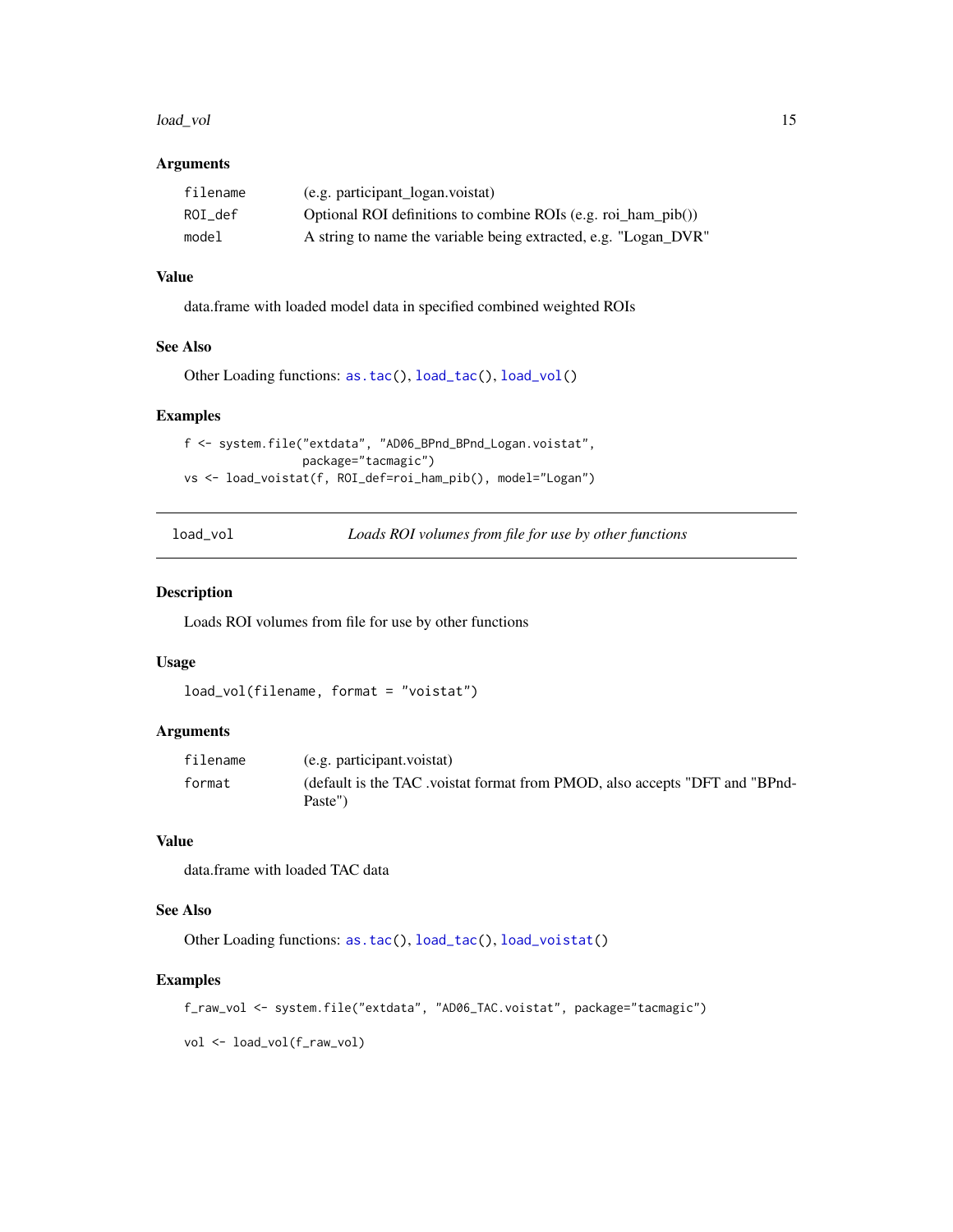<span id="page-15-1"></span><span id="page-15-0"></span>

This plots the non-invasive Logan plot.

# Usage

```
## S3 method for class 'ref_Logan'
plot(x, \ldots)
```
#### Arguments

|         | Reference Logan model data object from DVR_ref_Logan()        |
|---------|---------------------------------------------------------------|
| $\cdot$ | Additional parameters than can be passed to plotting function |

#### Value

```
No return f <- system.file("extdata", "AD06.tac", package="tacmagic") fv <- system.file("extdata",
"AD06_TAC.voistat", package="tacmagic") AD06_tac <- load_tac(f, format="PMOD") AD06_volume
<- load_vol(fv, format="voistat") AD06 <- tac_roi(tac=AD06_tac, volumes=AD06_volume, ROI_def=roi_ham_pib(),
merge=FALSE, PVC=FALSE) AD06_DVR_fr <- DVR_ref_Logan(AD06, target="frontal", ref="cerebellum",
k2prime=0.2, t_star=0) plot(AD06_DVR_fr)
```
# See Also

Other Logan plot functions: [DVR\\_all\\_ref\\_Logan\(](#page-9-1)), [DVR\\_ref\\_Logan\(](#page-10-1)), [dvr\(](#page-8-1))

<span id="page-15-2"></span>plot.tac *Plots time activity curves from 1 or 2 participants or groups.*

# Description

Plots time activity curves from 1 or 2 participants or groups.

#### Usage

```
## S3 method for class 'tac'
plot(
  x,
  tac2 = NULL,
 ROIs,
  ymax = 25,
  time = "minutes",
```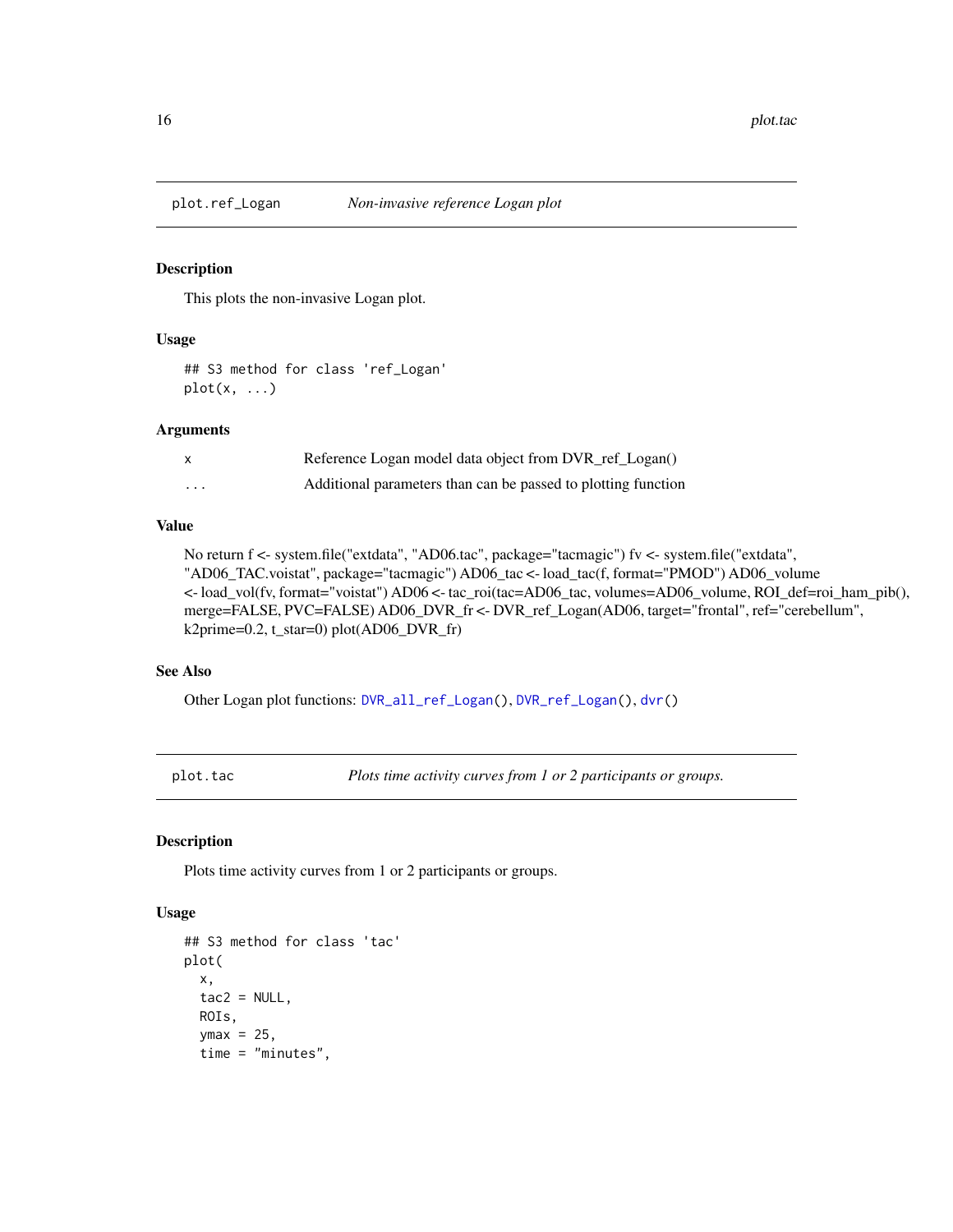# <span id="page-16-0"></span>pos\_anyroi 17

```
title = ",
  colors = rainbow,
  ...
\lambda
```
#### Arguments

| $\mathsf{x}$ | A tac object containing time-activity curves to plot, e.g. from tac_roi() or<br>load $tac()$                                         |
|--------------|--------------------------------------------------------------------------------------------------------------------------------------|
| tac2         | An optional, second TAC, to plot for comparison                                                                                      |
| ROIs         | A vector of ROIs to plot, names matching the TAC headers                                                                             |
| ymax         | The maximum value on the y-axis                                                                                                      |
| time         | "seconds" or "minutes" depending on desired x-axis, converts tac                                                                     |
| title        | A title for the plot                                                                                                                 |
| colors       | If null, rainbow palette is used, otherwise another palette can be specified (heat.colors,<br>terrain.colors, topo.colors, cm.colors |
| $\ddotsc$    | Additional arguments                                                                                                                 |

#### Value

Creates a plot

#### See Also

Other tac functions: [save\\_tac\(](#page-20-1)), [split\\_pvc\(](#page-21-1)), [tac\\_roi\(](#page-24-1))

# Examples

```
# f_raw_tac and f_raw_vol are the filenames of PMOD-generated files
f_raw_tac <- system.file("extdata", "AD06.tac", package="tacmagic")
f_raw_vol <- system.file("extdata", "AD06_TAC.voistat", package="tacmagic")
tac <- load_tac(f_raw_tac)
vol <- load_vol(f_raw_vol)
AD06_tac_nc <- tac_roi(tac, vol, roi_ham_full(), merge=FALSE, PVC=FALSE)
plot(AD06_tac_nc, ROIs=c("frontal", "cerebellum"), title="Example Plot")
```
<span id="page-16-1"></span>pos\_anyroi *Dichotomize participants based on ROI cutoff values*

## Description

Aizenstein et al. (2008) proposed a standardized method of calculating PIB+ cutoff values to classify participants as PIB+ or PIB-. They used the DVR from 7 ROIs associated with amyloid deposition. This function takes the ROI-based cutoff values, e.g. from cutoff\_aiz(), and returns a table specifying which participants are positive, i.e. which have at least one ROI greater than the cutoff.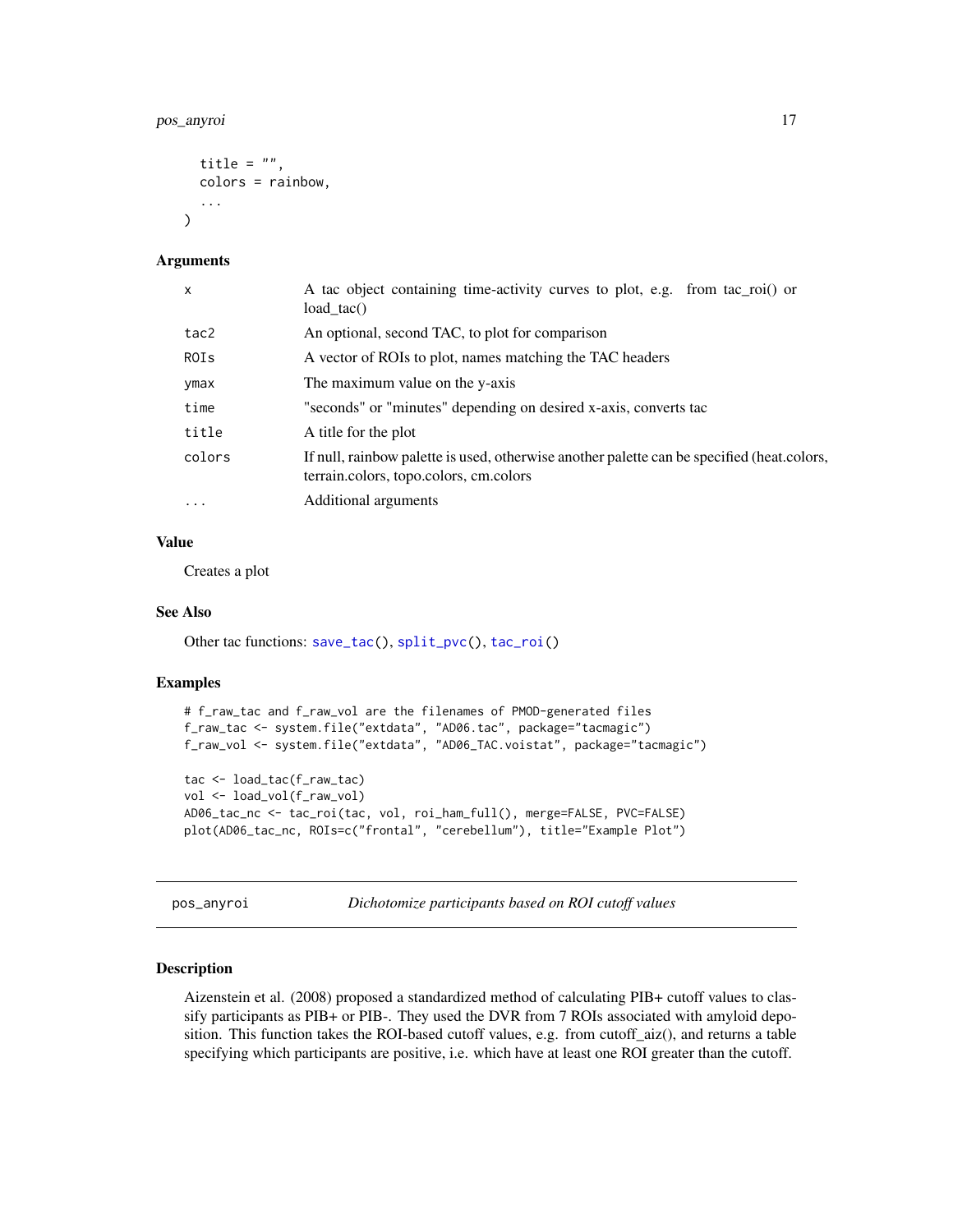#### Usage

```
pos_anyroi(modelstats, cutoff)
```
#### Arguments

| modelstats | SUVR or DVR data for group of participants from batch_tm() |
|------------|------------------------------------------------------------|
| cutoff     | cutoffs for ROIs as from cutoff $aiz()$                    |

# Value

data.frame of participants and positive/negative status

# References

Aizenstein HJ, Nebes RD, Saxton JA, et al. 2008. Frequent amyloid deposition without significant cognitive impairment among the elderly. Arch Neurol 65: 1509-1517.

# See Also

Other Cutoff functions: [cutoff\\_aiz\(](#page-7-1))

<span id="page-17-1"></span>

| roi_AAL_full | Return a list of merged ROIs made up of the atomic ROIs in the AAL |
|--------------|--------------------------------------------------------------------|
|              | atlas. The groupings for major lobes are as described in the PMOD  |
|              | <i>documentation.</i>                                              |

# Description

Return a list of merged ROIs made up of the atomic ROIs in the AAL atlas. The groupings for major lobes are as described in the PMOD documentation.

#### Usage

roi\_AAL\_full()

# Value

A list of lists, where each list is an ROI (e.g.) frontal lobe that specifies the atomic ROIs from the atlas that make it up.

#### References

PMOD Groupings of the AAL Atlas.

Automated Anatomical Labeling of Activations in SPM Using a Macroscopic Anatomical Parcellation of the MNI MRI Single-Subject Brain. N. Tzourio-Mazoyer, B. Landeau, D. Papathanassiou, F. Crivello, O. Étard, N. Delcroix, B. Mazoyer, and M. Joliot. NeuroImage 2002, 15 :273-289 <doi:10.1006/nimg.2001.0978>

<span id="page-17-0"></span>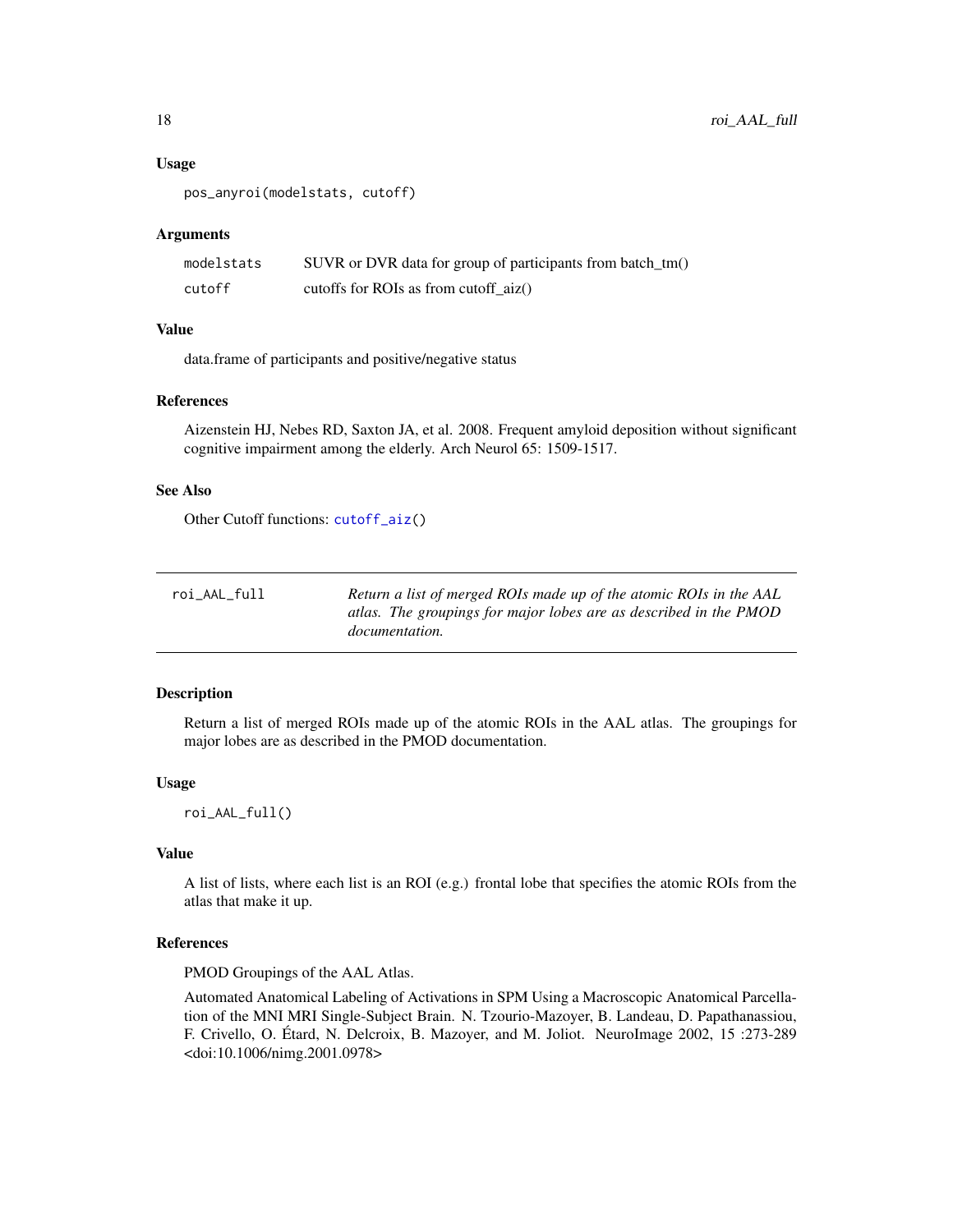# <span id="page-18-0"></span>roi\_ham\_full 19

# See Also

Other ROI definitions: [roi\\_ham\\_full\(](#page-18-1)), [roi\\_ham\\_pib\(](#page-19-1)), [roi\\_ham\\_stand\(](#page-19-2))

#### Examples

roi\_AAL\_full()

<span id="page-18-1"></span>

| roi_ham_full | Return a list of larger ROIs made up of the ROIs in the Hammer's |
|--------------|------------------------------------------------------------------|
|              | atlas.                                                           |

# Description

This includes the cortical regions of roi\_ham\_stand() but also other regions. It can be modified to suit the user's needs.

# Usage

roi\_ham\_full()

# Value

A list of lists, where each list is an ROI (e.g.) frontal lobe that specifies the atomic ROIs from the atlas that make it up.

#### References

Hammers, Alexander, Richard Allom, Matthias J. Koepp, Samantha L. Free, Ralph Myers, Louis Lemieux, Tejal N. Mitchell, David J. Brooks, and John S. Duncan. 2003. Three-dimensional Maximum Probability Atlas of the Human Brain, with Particular Reference to the Temporal Lobe. Human Brain Mapping 19 (4): 224-247. doi:10.1002/hbm.10123

# See Also

Other ROI definitions: [roi\\_AAL\\_full\(](#page-17-1)), [roi\\_ham\\_pib\(](#page-19-1)), [roi\\_ham\\_stand\(](#page-19-2))

# Examples

roi\_ham\_full()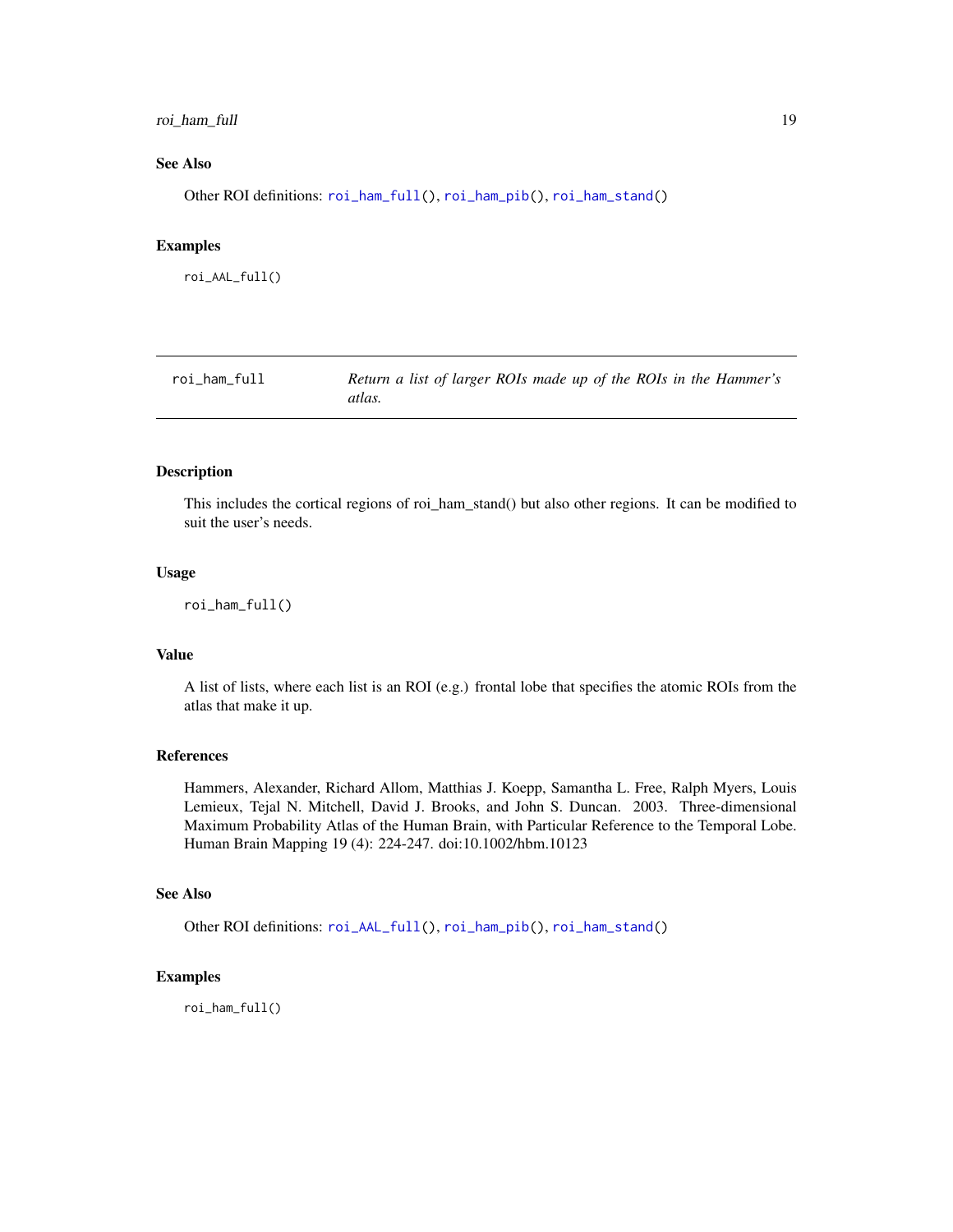<span id="page-19-1"></span><span id="page-19-0"></span>

This includes the ROIs from roi\_ham\_full and also the PIB cortical composite ROI as defined in the PMOD documentation and as widely used in PIB studies. See PMOD Neuro Tool (PNEURO) (Version 4.0) documentation.

#### Usage

roi\_ham\_pib()

# Value

A list of lists, where each list is an ROI (e.g.) frontal lobe that specifies the atomic ROIs from the atlas that make it up.

# References

Hammers, Alexander, Richard Allom, Matthias J. Koepp, Samantha L. Free, Ralph Myers, Louis Lemieux, Tejal N. Mitchell, David J. Brooks, and John S. Duncan. 2003. Three-dimensional Maximum Probability Atlas of the Human Brain, with Particular Reference to the Temporal Lobe. Human Brain Mapping 19 (4): 224-247. doi:10.1002/hbm.10123

# See Also

Other ROI definitions: [roi\\_AAL\\_full\(](#page-17-1)), [roi\\_ham\\_full\(](#page-18-1)), [roi\\_ham\\_stand\(](#page-19-2))

# Examples

roi\_ham\_pib()

<span id="page-19-2"></span>

| roi ham stand | Return a list of merged ROIs made up of the atomic ROIs in the Ham- |
|---------------|---------------------------------------------------------------------|
|               | mer's atlas.                                                        |

# Description

Return a list of merged ROIs made up of the atomic ROIs in the Hammer's atlas.

#### Usage

roi\_ham\_stand()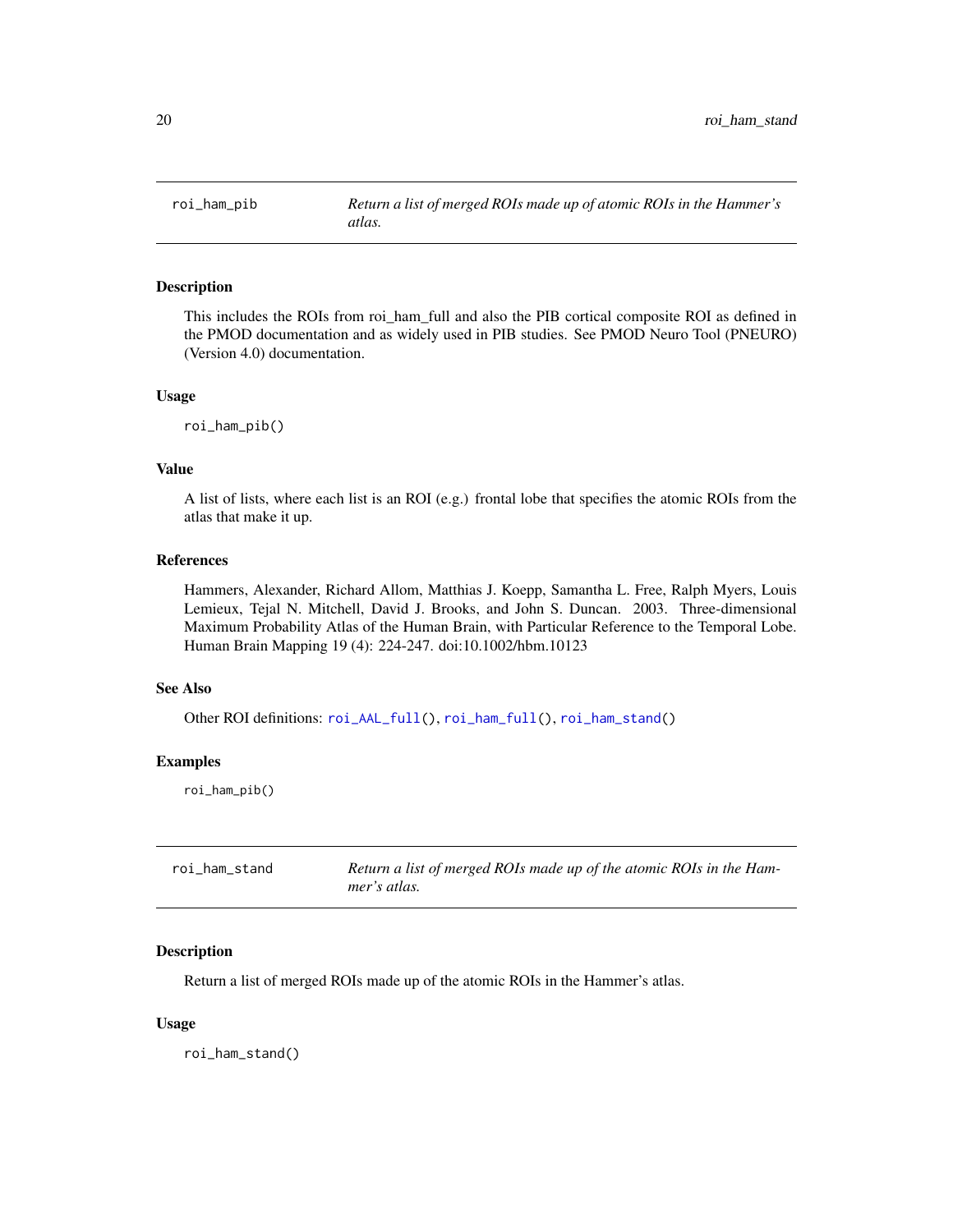#### <span id="page-20-0"></span> $save\_tac$  21

# Value

A list of lists, where each list is an ROI (e.g.) frontal lobe that specifies the atomic ROIs from the atlas that make it up.

#### References

Hammers, Alexander, Richard Allom, Matthias J. Koepp, Samantha L. Free, Ralph Myers, Louis Lemieux, Tejal N. Mitchell, David J. Brooks, and John S. Duncan. 2003. Three-dimensional Maximum Probability Atlas of the Human Brain, with Particular Reference to the Temporal Lobe. Human Brain Mapping 19 (4): 224-247. doi:10.1002/hbm.10123

# See Also

Other ROI definitions: [roi\\_AAL\\_full\(](#page-17-1)), [roi\\_ham\\_full\(](#page-18-1)), [roi\\_ham\\_pib\(](#page-19-1))

#### Examples

roi\_ham\_stand()

<span id="page-20-1"></span>save\_tac *Save a tac object as a .tac file*

#### Description

Saves a tac object, created by load\_tac(), tac\_roi() or manually, and saves it as a PMOD-formatted tac file. Using the .tac extension in the file name is recommended.

# Usage

```
save_tac(tac, outfile)
```
# Arguments

| tac     | The time-activity curve data, e.g. from $load\_tac()$ or $tac\_roi()$ |
|---------|-----------------------------------------------------------------------|
| outfile | The output filename                                                   |

# Value

Does not return an object, only saves a file

#### See Also

Other tac functions: [plot.tac\(](#page-15-2)), [split\\_pvc\(](#page-21-1)), [tac\\_roi\(](#page-24-1))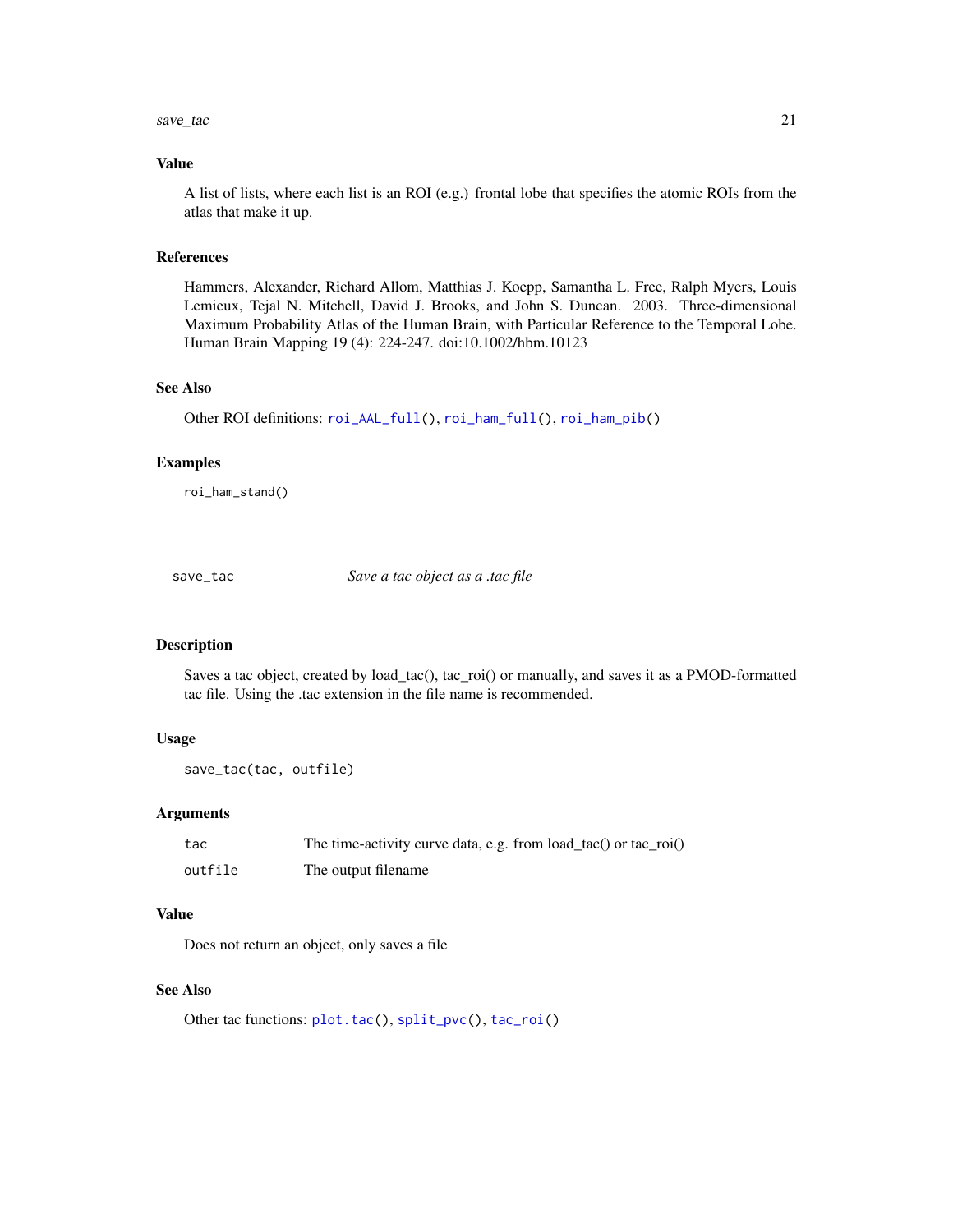<span id="page-21-1"></span><span id="page-21-0"></span>When partial volume correction (PVC) is used in PMOD, the saved tac files have ROIs with and without PVC. When loaded with load\_tac()) it may be desirable to keep only either the PVC or non-PVC tacs. This returns a tac object that is a subset of the input tac object with only the PVC or non-PVC tacs. This relies on PMOD's convention of labelling tac columns with "\_C".

#### Usage

split\_pvc(tac, PVC = TRUE)

#### Arguments

| tac        | The time-activity curve data from loading function (PMOD)        |
|------------|------------------------------------------------------------------|
| <b>PVC</b> | If TRUE, includes columns with " C", if FALSE, ones without " C" |

#### Value

Time-activity curve object

#### See Also

Other tac functions: [plot.tac\(](#page-15-2)), [save\\_tac\(](#page-20-1)), [tac\\_roi\(](#page-24-1))

# Examples

# f\_raw\_tac and f\_raw\_vol are the filenames of PMOD-generated files f\_raw\_tac <- system.file("extdata", "AD06.tac", package="tacmagic")

tac <- load\_tac(f\_raw\_tac) tac\_pvc <- split\_pvc(tac, TRUE) tac\_nc <- split\_pvc(tac, FALSE)

<span id="page-21-2"></span>suv *Calculate average SUV over time window, or maximum SUV*

#### Description

Calculate the standardized uptake value (SUV) from a tac object, the participant's weight, and the tracer dose. These values may be in the tac object or manually supplied. The weight must be in kg, and the tracer units must be specified. The dose is converted to MBq, the tac is converted to kBq/cc, and the final SUV units are thus in g/cc. Aside from the tac object, the remaining parameters should be left NULL if the required data is in the tac object attributes (as can be done with batch\_load()).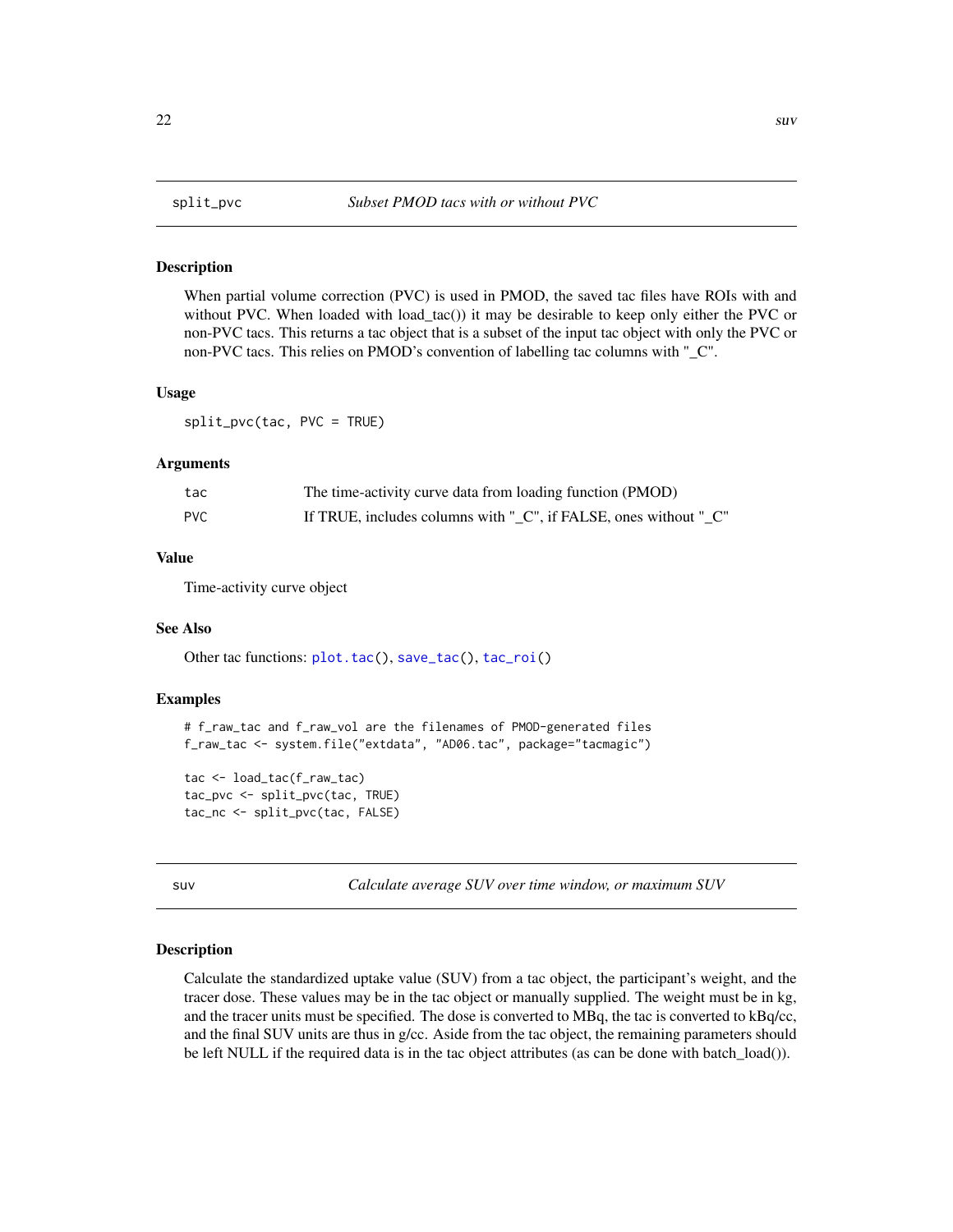<span id="page-22-0"></span> $s$ uvr $\frac{23}{2}$ 

# Usage

suv(tac, SUV\_def, dose = NULL, dose\_unit = NULL, weight\_kg = NULL, ...)

### Arguments

| tac        | time-activity curve object (decay-corrected)                                                                        |
|------------|---------------------------------------------------------------------------------------------------------------------|
| SUV def    | vector of start times for window for SUV weighted average, or alternatively,<br>"max" for the maximum ROI SUV value |
| dose       | the injected tracer dose                                                                                            |
| dose_unit  | unit of tracer dose (e.g. " $MBq$ ", " $kBq$ ", " $mCi$ ")                                                          |
| weight_kg  | the participant's weight in kg.                                                                                     |
| $\ddots$ . | When called from tm_batch, unused parameters may be supplied                                                        |

#### Value

table of SUV values

# See Also

Other SUV functions: [tac\\_suv\(](#page-25-1))

#### Examples

```
f <- system.file("extdata", "AD06.tac", package="tacmagic")
fv <- system.file("extdata", "AD06_TAC.voistat", package="tacmagic")
AD06_tac <- load_tac(f, format="PMOD")
AD06_volume <- load_vol(fv, format="voistat")
AD06 <- tac_roi(tac=AD06_tac, volumes=AD06_volume, ROI_def=roi_ham_pib(),
                merge=FALSE, PVC=FALSE)
# dose and weight are fabricated for the example
AD06_suvmax <- suv(AD06, "max", dose = 9.0, dose_unit = "mCi",
                    weight_kg = 70)
AD06_suv <- suv(AD06, c(3000, 3300, 3600), dose = 9.0, dose_unit = "mCi",
                  weight_kg = 70
```
<span id="page-22-1"></span>suvr *Calculate weighted SUVRs for specified regions of interest*

# Description

Calculate the standardized uptake value ratio (SUVR) for all ROIs in the provided tac data, using the specified reference region.

#### Usage

suvr(tac, SUVR\_def, ref, ...)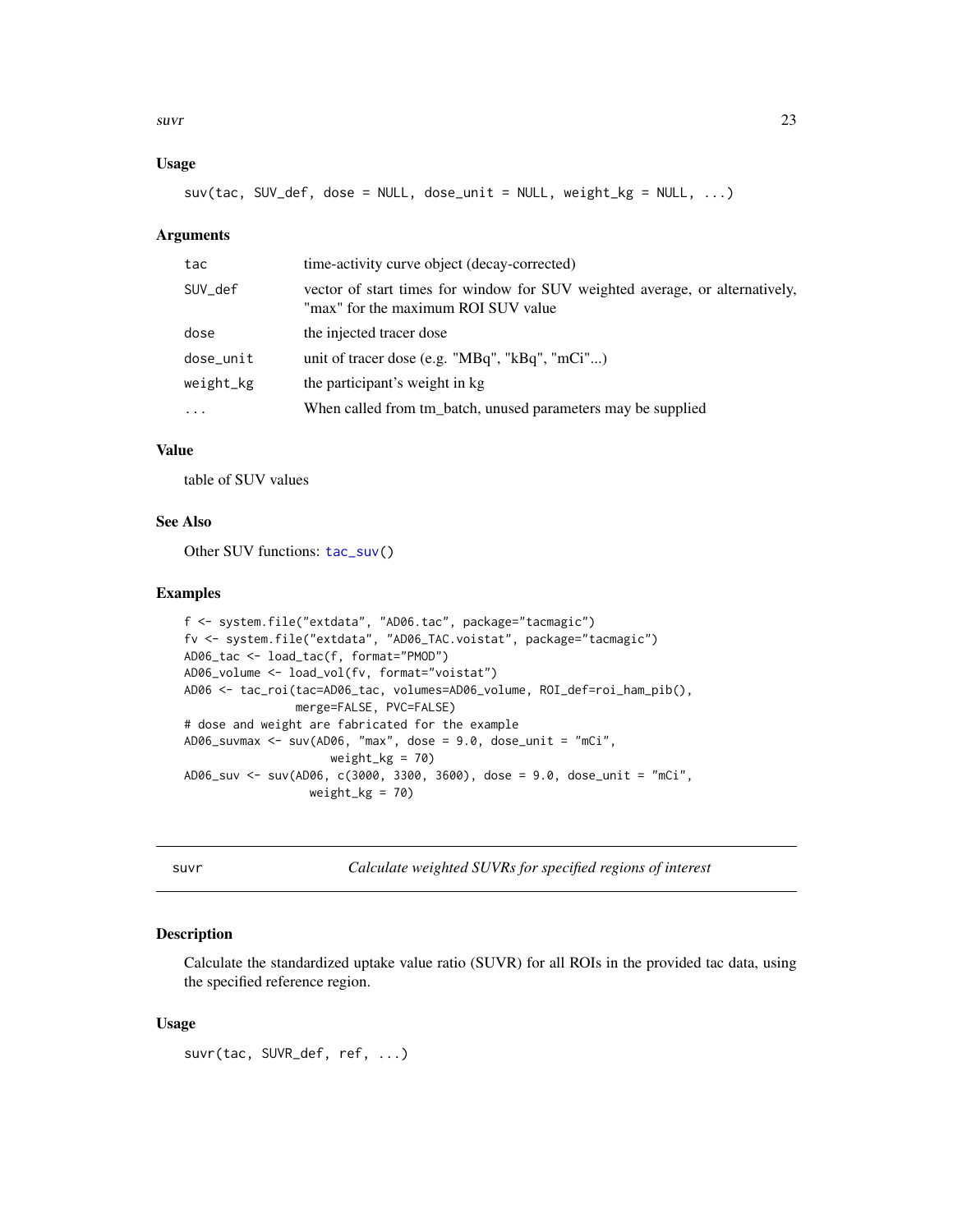#### <span id="page-23-0"></span>Arguments

| tac      | The time-activity curve data from tac $\text{roi}()$         |
|----------|--------------------------------------------------------------|
| SUVR def | a vector of start times for window to be used in SUVR        |
| ref      | a string, e.g. "cerebellum", to specify reference region     |
| $\cdot$  | When called from tm batch, unused parameters may be supplied |

### Value

A data.frame of SUVR values for the specified ROIs

# See Also

Other SUVR functions: [suvr\\_auc\(](#page-23-1))

# Examples

```
f <- system.file("extdata", "AD06.tac", package="tacmagic")
fv <- system.file("extdata", "AD06_TAC.voistat", package="tacmagic")
AD06_tac <- load_tac(f, format="PMOD")
AD06_volume <- load_vol(fv, format="voistat")
AD06 <- tac_roi(tac=AD06_tac, volumes=AD06_volume, ROI_def=roi_ham_pib(),
                merge=FALSE, PVC=FALSE)
```
AD06\_SUVR <- suvr(AD06, SUVR\_def=c(3000,3300,3600), ref="cerebellum")

<span id="page-23-1"></span>

| auc<br>suvr |  |
|-------------|--|
|-------------|--|

Calculate SUVRs for regions of interest with AUC from mid-frame *times*

#### Description

Calculate the standardized uptake value ratio (SUVR) for all ROIs in the provided tac data, using the specified reference region. This is an alternate to suvr() which should provide very similar values.

#### Usage

suvr\_auc(tac, SUVR\_def, ref, ...)

#### **Arguments**

| tac       | The time-activity curve data from tac $\text{roi}()$         |
|-----------|--------------------------------------------------------------|
| SUVR def  | a vector of start times for window to be used in SUVR        |
| ref       | is a string, e.g. "cerebellum", to specify reference region  |
| $\ddotsc$ | When called from tm batch, unused parameters may be supplied |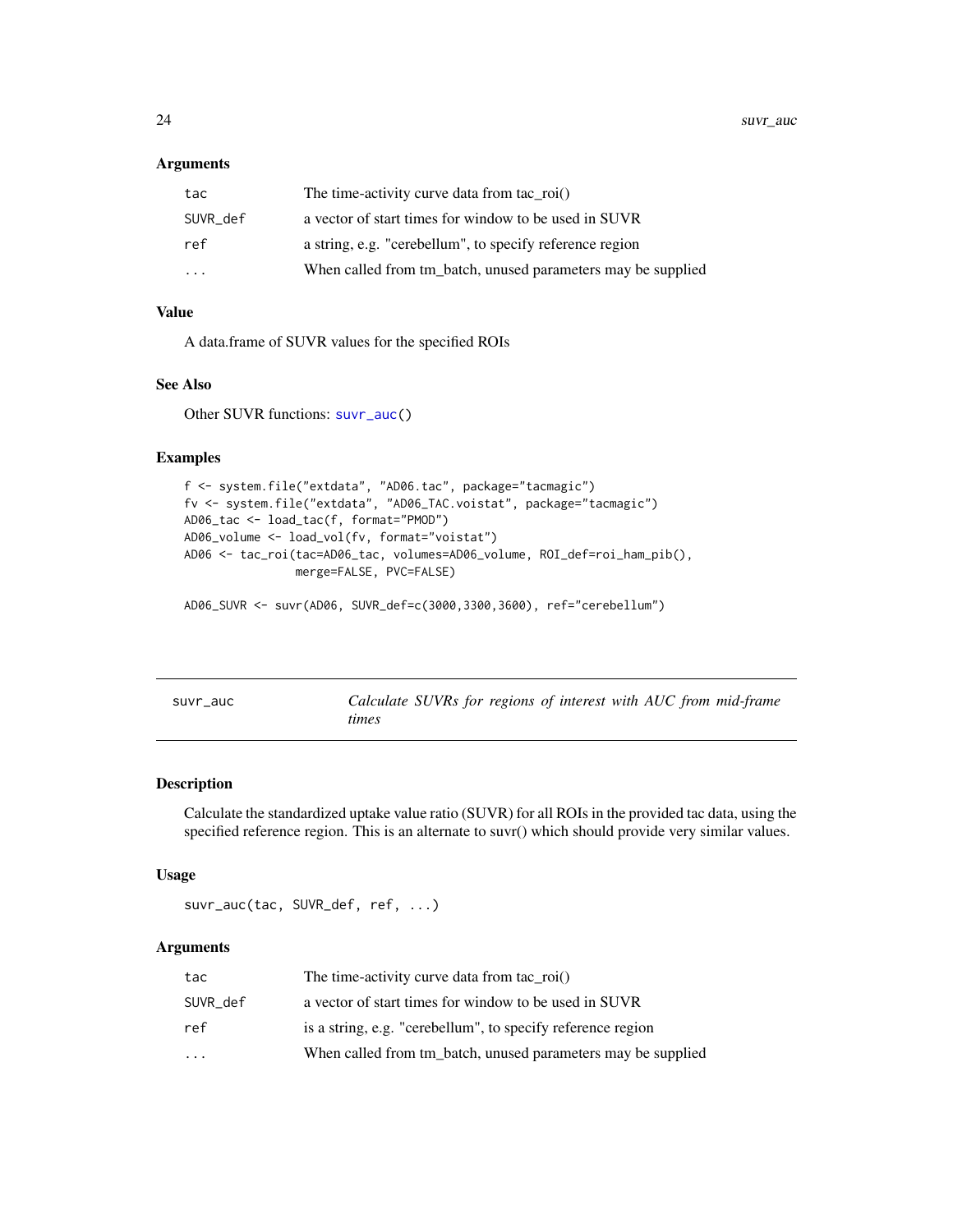#### <span id="page-24-0"></span>tacmagic 25

# Value

A data.frame of SUVR values for the specified ROIs #' f <- system.file("extdata", "AD06.tac", package="tacmagic") fv <- system.file("extdata", "AD06\_TAC.voistat", package="tacmagic") AD06\_tac <- load\_tac(f, format="PMOD") AD06\_volume <- load\_vol(fv, format="voistat") AD06 <- tac\_roi(tac=AD06\_tac, volumes=AD06\_volume, ROI\_def=roi\_ham\_pib(), merge=FALSE, PVC=FALSE)

AD06\_SUVR <- suvr\_auc(AD06, SUVR\_def=c(3000,3300,3600), ref="cerebellum")

# See Also

Other SUVR functions: [suvr\(](#page-22-1))

tacmagic *tacmagic: PET Analysis in R*

# Description

The main features of tacmagic are to load PET time activity curve (tac) data from multiple formats, merge ROIs weighted for volume, calculate binding potential models including SUVR and DVR, basic plotting, and calculation of cut-off values. Please see the walkthrough vignette for a detailed overview.

<span id="page-24-1"></span>

| tac_roi | Calculate weighted time-activity curves for specified regions of inter- |
|---------|-------------------------------------------------------------------------|
|         |                                                                         |

#### Description

Calculate weighted time-activity curves for specified regions of interest

# Usage

```
tac_roi(tac, volumes, ROI_def, merge, PVC)
```
# Arguments

| tac        | The time-activity curve data from loading function              |
|------------|-----------------------------------------------------------------|
| volumes    | The ROI volume data from loading function                       |
| ROI_def    | The definition of ROIs by combining smaller ROIs from TAC file  |
| merge      | If TRUE, includes the original ROIs in the output data          |
| <b>PVC</b> | If TRUE, appends " C" to ROI name header (as in PMOD TAC files) |

# Value

Time-activity curves for the specified ROIs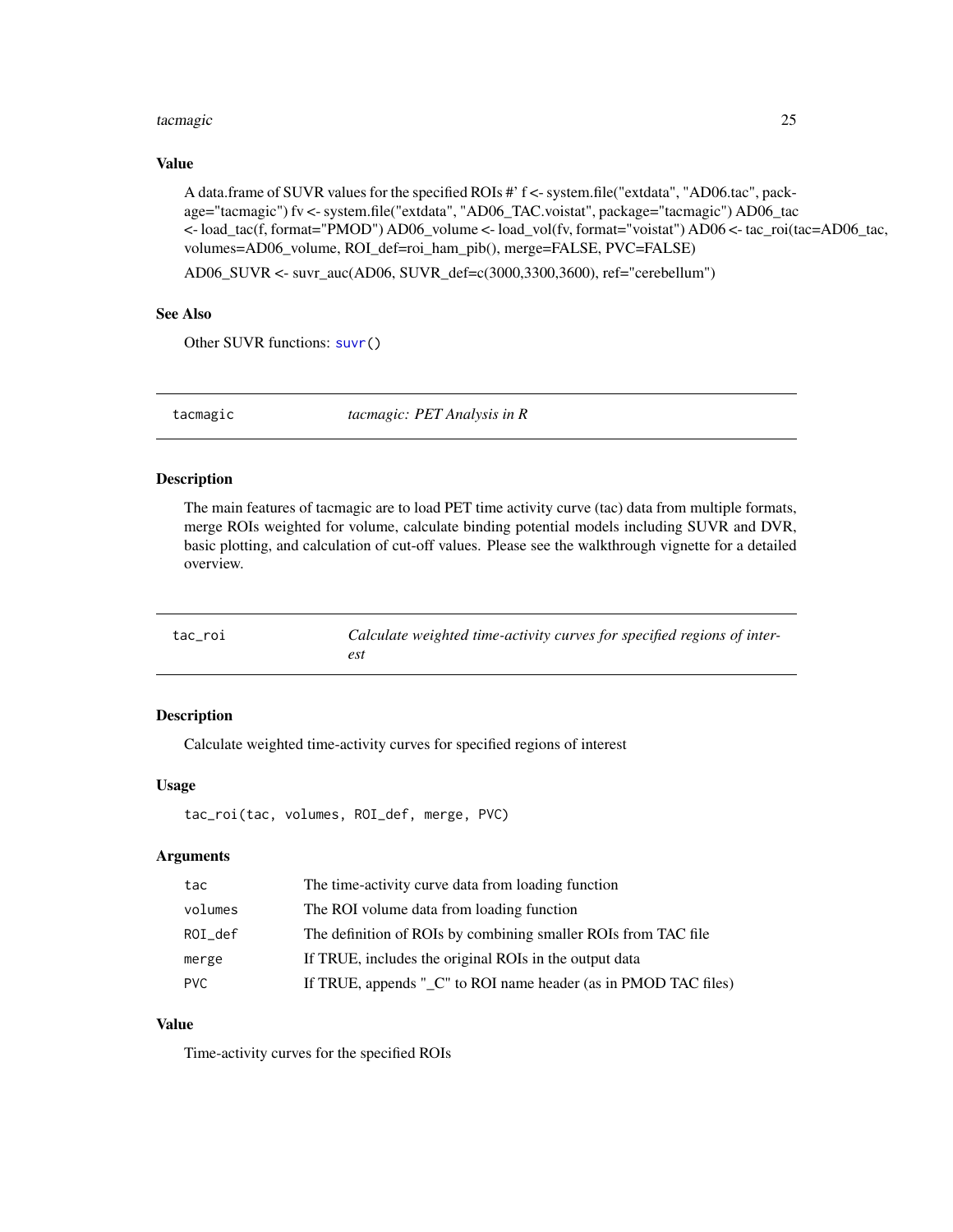$26$  tac\_suv

# See Also

Other tac functions: [plot.tac\(](#page-15-2)), [save\\_tac\(](#page-20-1)), [split\\_pvc\(](#page-21-1))

# Examples

```
# f_raw_tac and f_raw_vol are the filenames of PMOD-generated files
f_raw_tac <- system.file("extdata", "AD06.tac", package="tacmagic")
f_raw_vol <- system.file("extdata", "AD06_TAC.voistat", package="tacmagic")
tac <- load_tac(f_raw_tac)
vol <- load_vol(f_raw_vol)
AD06_tac_nc <- tac_roi(tac, vol, roi_ham_full(), merge=FALSE, PVC=FALSE)
```
<span id="page-25-1"></span>tac\_suv *Calculate SUV from TAC*

#### Description

Calculate the standardized uptake value (SUV) time-activity curve from a tac object, the participant's weight, and the tracer dose. The weight must be in kg, and the tracer dose must be specified. The dose is converted to MBq, the tac is converted to kBq/cc, and the final SUV units are thus in g/cc. Aside from the tac object, the remaining parameters should be left NULL if the required data is in the tac object attributes (as can be done with batch\_load().

# Usage

tac\_suv(tac, dose = NULL, dose\_unit = NULL, weight\_kg = NULL)

#### Arguments

| tac       | time-activity curve object (decay-corrected)               |
|-----------|------------------------------------------------------------|
| dose      | the injected tracer dose                                   |
| dose_unit | unit of tracer dose (e.g. " $MBq$ ", " $kBq$ ", " $mCi$ ") |
| weight_kg | the participant's weight in kg                             |

# Value

tac object with SUV values

#### See Also

Other SUV functions: [suv\(](#page-21-2))

<span id="page-25-0"></span>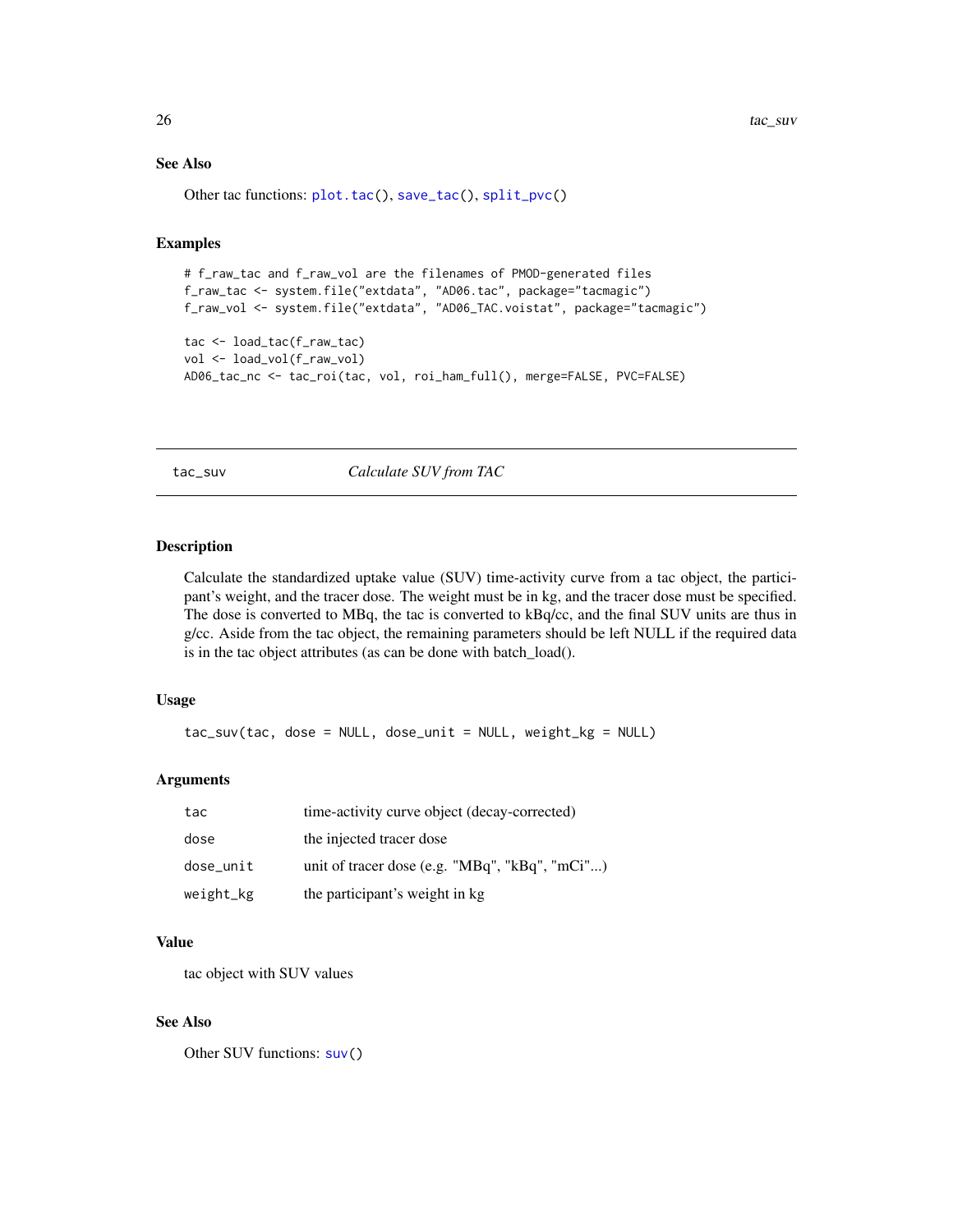tac\_suv 27

# Examples

```
f <- system.file("extdata", "AD06.tac", package="tacmagic")
fv <- system.file("extdata", "AD06_TAC.voistat", package="tacmagic")
AD06_tac <- load_tac(f, format="PMOD")
AD06_volume <- load_vol(fv, format="voistat")
AD06 <- tac_roi(tac=AD06_tac, volumes=AD06_volume, ROI_def=roi_ham_pib(),
               merge=FALSE, PVC=FALSE)
# dose and weight are fabricated for the example
AD06_suv <- tac_suv(AD06, dose = 9.0, dose_unit = "mCi", weight_kg = 70)
```